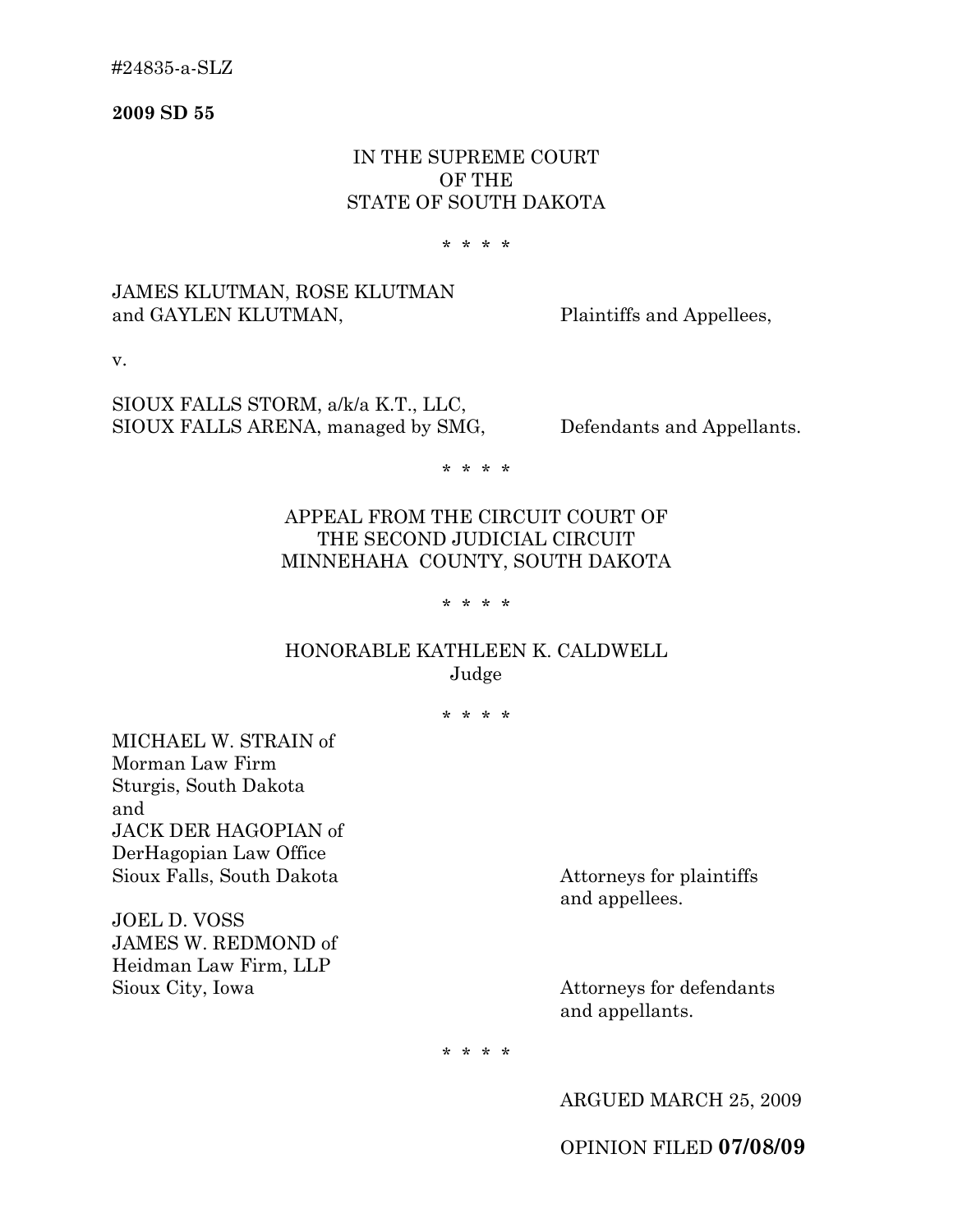ZINTER, Justice

[¶1.] Gaylen Klutman suffered a knee injury during a promotional event for the Sioux Falls Storm, an indoor football team. He alleged that his injury was caused by negligently installed, inspected and maintained synthetic turf. A jury awarded \$500,000 in damages and the Storm appeals. We affirm.

### *Facts and Procedural History*

[¶2.] On February 25, 2002, the Storm hosted a promotional season kick-off event. The event included an autograph session, youth clinic and a celebrity football game. Gaylen, age 17, attended with his father and younger brother. At some point, children were called to the field and Gaylen's brother went onto the field. Gaylen asked his father if he could participate, and because it appeared there were other children around Gaylen's age, his father gave him permission. The participants did not sign waivers and no warnings were provided concerning the condition of the field.

[¶3.] The field was covered with synthetic turf that was installed in fiveyard increments from rolls weighing approximately five-hundred pounds. The pieces were butted together and secured by a Velcro fastening system. It was not uncommon for there to be gaps between the pieces requiring adjustment. At the time of the incident, there was no established protocol for ensuring the adequacy of the turf installation; although team officials indicated they noticed nothing out of the ordinary with the turf that day.

[¶4.] After being called onto the field, the children were divided into teams and began playing an informal game of touch football. The children were not

-1-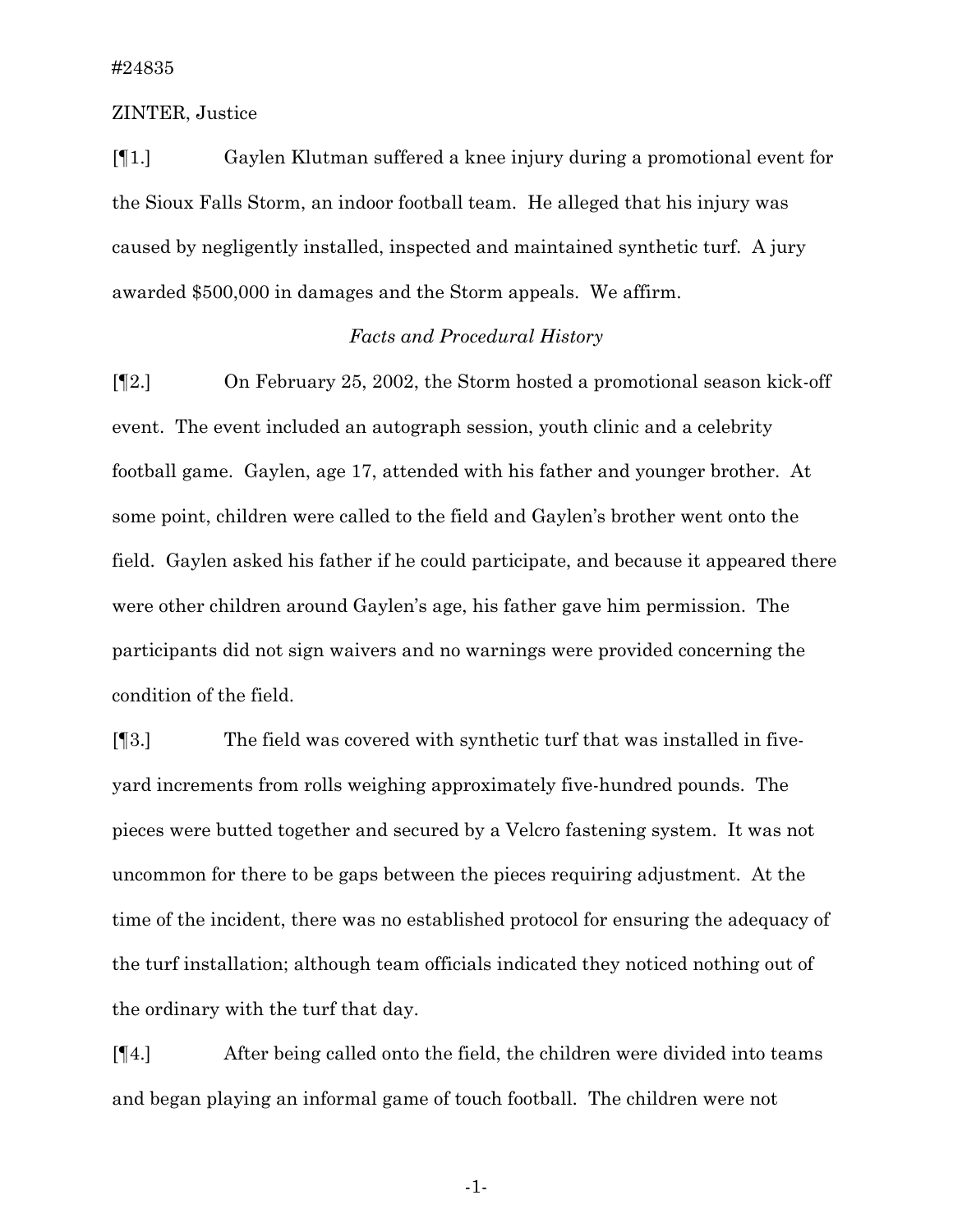supervised. According to Gaylen, after only a few plays in the game, he received a short pass and began to run straight ahead when he came to a sudden halt and fell backwards. There were no other players in the vicinity, and he did not fall as the result of contact with another player. He testified he blacked out and when he regained awareness he was lying on his back with his foot caught under the turf. Gaylen's younger brother was the first person to come to his aid, and they both testified that Gaylen's foot was caught under the turf. His younger brother was not able to remove Gaylen's foot, and it was unclear who actually removed his foot from under the turf. Gaylen received immediate medical assistance, his knee was iced, and he was taken to the hospital by his father.

[¶5.] Gaylen's knee was severely damaged, and he eventually underwent evaluation and surgery at the Mayo Clinic. He was diagnosed with a "complete disruption of the anterior cruciate ligament, lateral or fibular collateral ligament and posterolateral structures, with a partial tear of the posterior cruciate ligament and a complete pereneal nerve palsy." The damage to the pereneal nerve resulted in a "foot drop," and Gaylen was unable to lift his foot on his own. He continued to wear a brace for the foot drop, an injury that was considered permanent with muscle function not expected to return. Although Gaylen attempted a number of different activities and jobs, he alleged that he had been largely unsuccessful as the result of his injury.

[¶6.] The Storm did not dispute the injury or that it occurred on the football field that day. Rather, it maintained that the injury was not caused by any negligence relating to the installation, maintenance or condition of the turf. It

-2-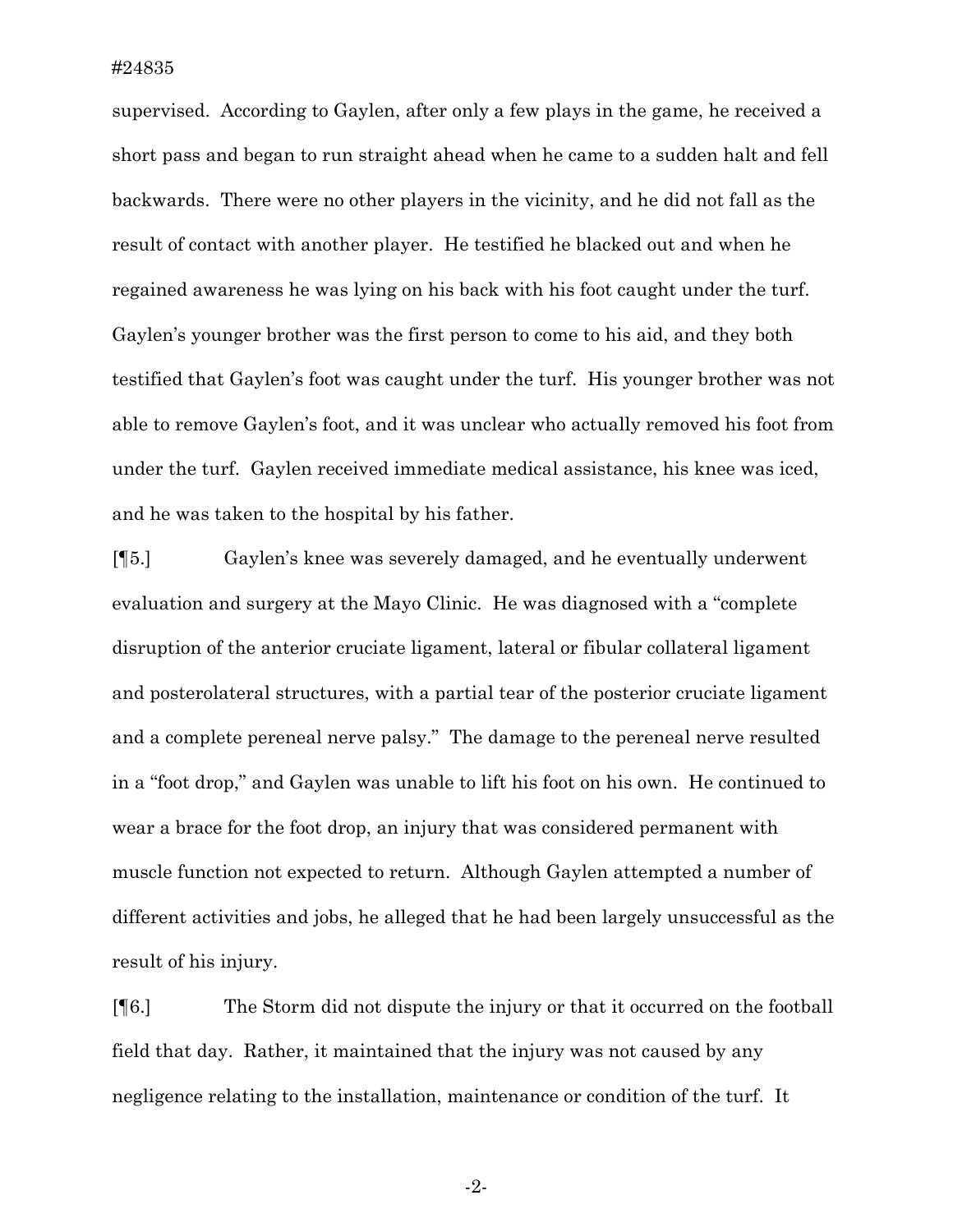argued that the injury was incurred during the course of normal football play. Officials from the Storm testified that gaps in the field were expected, but they noticed nothing unusual about the turf during the event. A turf expert testified that small gaps in the turf were normal, and that if installed properly, the injury Gaylen described would not have occurred. Essentially, the Storm disputed Gaylen's assertion that he caught his foot on the turf.

[¶7.] In support of its position, the Storm called Collin Steen, the team president. Steen testified that from 2001 until the time of trial, he had never heard of an injury where someone claimed to have pushed their foot under the turf. He did, however, concede on cross-examination that the Storm had since taped the seams in the turf beginning in the 2003 season. The evidence of subsequent taping was elicited by Gaylen after the court found that the Storm had opened the door to the admission of subsequent remedial measures. Concerning that taping, the following exchange took place:

|        | Counsel: The line markers that are Velcroed, the tape      |
|--------|------------------------------------------------------------|
|        | goes over the seam, does it not?                           |
|        | Steen: That's correct.                                     |
|        | Counsel: It covers the seam?                               |
| Steen: | Correct                                                    |
|        | Counsel: So when the Velcro pulls apart – you have         |
|        | testified that the Velcro pulls apart sometimes.           |
|        | Steen: Yes, it does.                                       |
|        | Counsel: That would cover that; is that correct?           |
| Steen: | That's correct.                                            |
|        | Counsel: If it were lifted up or up a little bit, the tape |
|        | would hold it down, would it not?                          |
| Steen: | Yes, it would.                                             |
|        |                                                            |

Although Steen only testified about post-incident taping, a trainer for the team acknowledged that tape had also been used on the seams prior to the date of the

-3-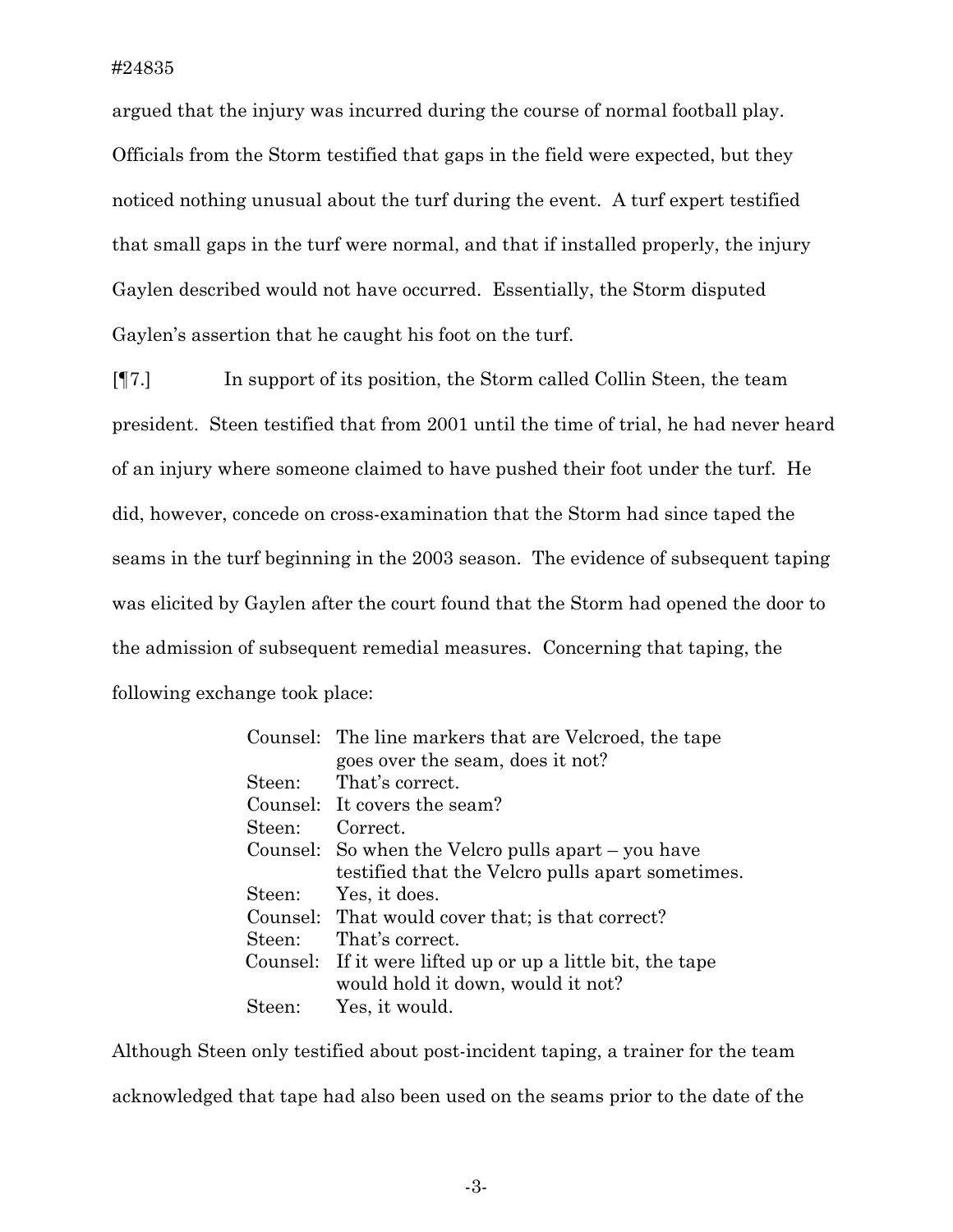injury: the only difference being the tape apparently changed colors from green to white.

[¶8.] This taping was described by the Storm as being as much about aesthetics, if not more, than about safety. On the other hand, evidence was introduced that in an attempt to obtain new turf, Steen appeared before the city council and indicated the team was seeking new turf in part because the old turf presented a danger to the players. At the time of trial, this same turf was still being used by the Storm.

[¶9.] Following the jury's general verdict in favor of Gaylen, the Storm moved for a new trial asserting a number of trial errors and newly discovered evidence relating to the extent of Gaylen's disability. The trial court did not expressly rule on the motion: it was denied by operation of law pursuant to SDCL 15-6-59(b). The Storm appeals raising six issues.

### *Decision*

[¶10.] 1. *Whether the trial court abused its discretion in granting a motion to amend the complaint to add Gaylen's parents as additional plaintiffs.* 

[¶11.] An analysis of this question is complicated by the fact that the Storm did not make a clear record facilitating appellate review. The record that does exist reflects that Gaylen was seventeen years of age at the time of the injury, and the original complaint, filed on February 24, 2004, named only Gaylen as the plaintiff. On December 5, 2005, an amended complaint was filed based on a stipulation of the parties and again named Gaylen as the only plaintiff. Both complaints, however, alleged damages that put the Storm on notice the suit sought all past, present and

-4-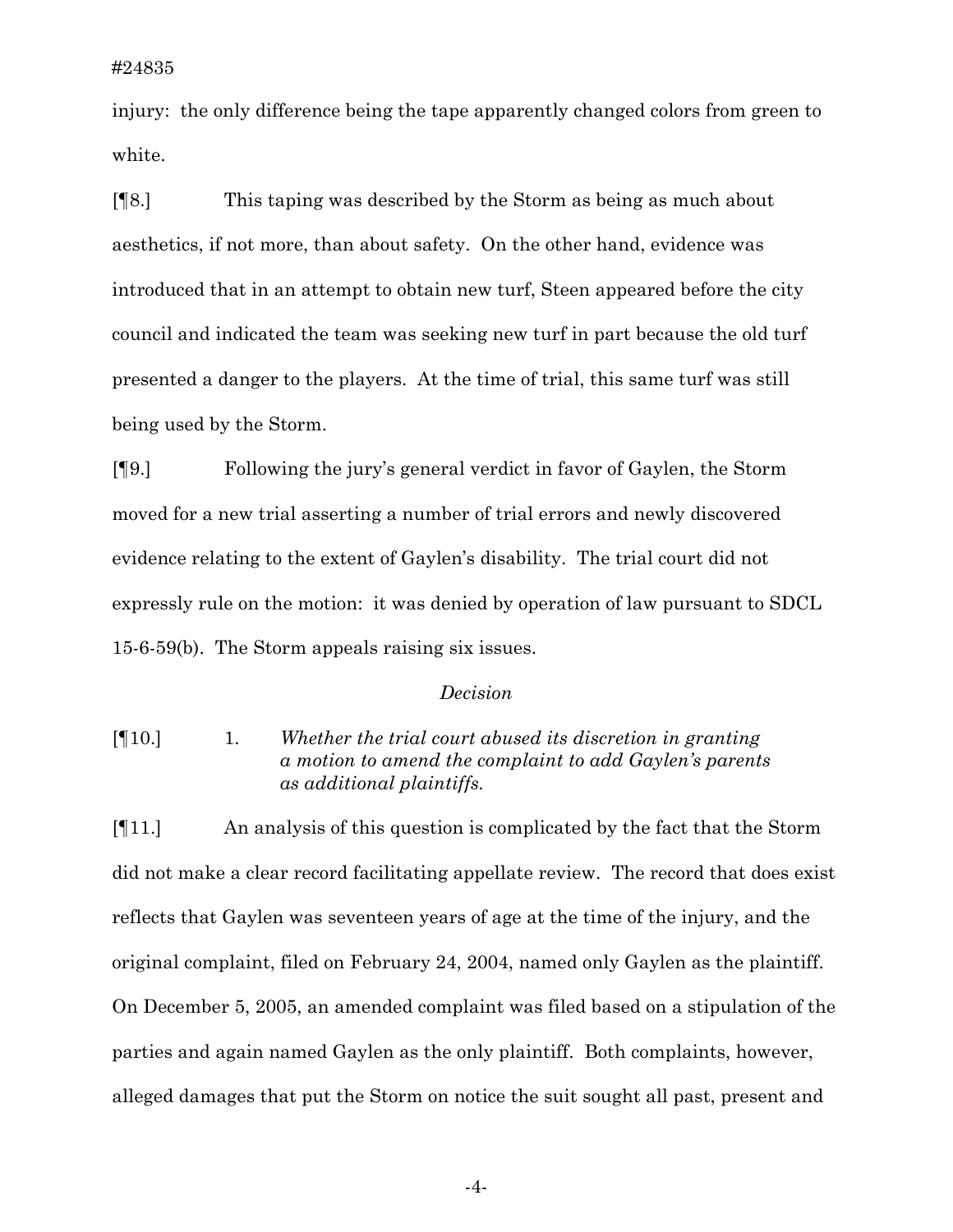future medical expenses incurred from the time of injury, which would have included those incurred during Gaylen's minority. Both complaints alleged:

> Plaintiff, Gaylen Klutman has suffered serious and permanent personal injuries (as a result of the Defendants' actions) and other serious injuries all of which caused him to experience great pain and suffering (past, present and future), to suffer mental anguish, to sustain a loss of earning capacity, to sustain a loss of wages and further causing this plaintiff embarrassment, inconvenience and emotional distress, loss of enjoyment of life, to incur expenses for medical care and treatment (past, present and future*)* all to his general and special damage.

[¶12.] Furthermore, although the Storm now alleges trial error in allowing amendment of the complaint, the first record of an objection does not appear until after the amendment. That record was made during the settlement of jury instructions when counsel for the Storm stated "[w]e also object to the jury instructions insofar as they deal with the medical bills which were incurred by Gaylen prior to his turning age 18, since that is a claim that belongs to the parents. We made a record about that earlier.<sup>"[1](#page-5-0)</sup> In subsequently denying an apparently related motion for directed verdict, the court stated: "As to the claim by a minor, the plaintiffs at the beginning of the case amended their complaint to include the parents, and I allowed that, so that will be my ruling."[2](#page-5-1) Thus, from what we can tell from the record, it appears that the amendment was granted before trial

<span id="page-5-0"></span><sup>1.</sup> The Storm has not provided this Court with any such record and counsel conceded during oral argument that a discussion on this issue does not appear in the record until this point.

<span id="page-5-1"></span><sup>2.</sup> That ruling was never reduced to writing, and there is no discussion on the merits in the record.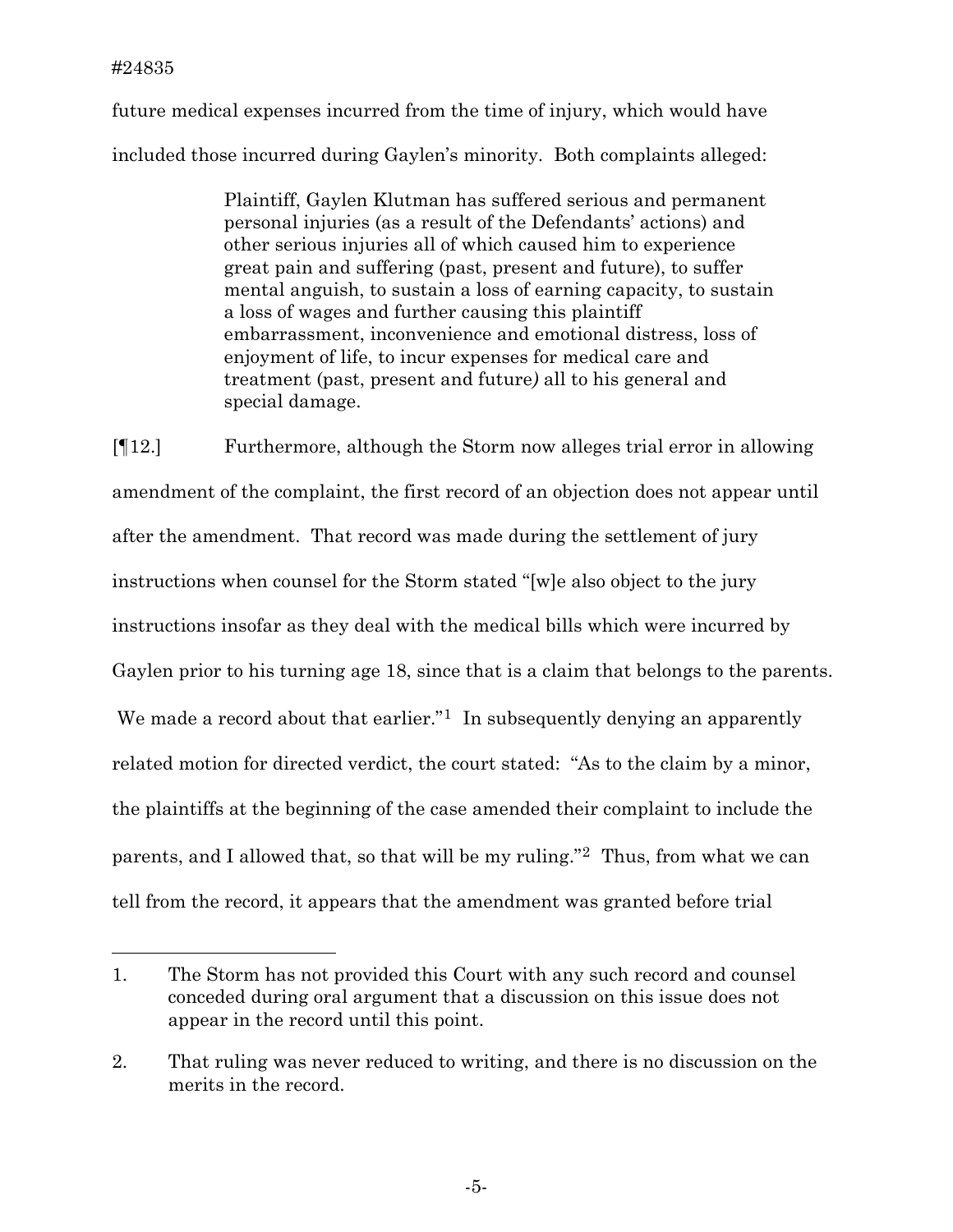following an oral objection by the Storm, an oral motion to amend by Gaylen, and an oral ruling by the trial court. But again, there is no record of the arguments supporting and opposing the motion to amend or the court's reasoning for its decision.

[¶13.] Notwithstanding the Storm's failure to present a record facilitating review of this issue, the Storm argues that the addition of the parents to the complaint prejudiced their defense by allowing the parents to assert claims for medical expenses and gratuitous services rendered to Gaylen, which by the time of trial had expired under the statute of limitations. Gaylen responds that the amendment did not prejudice the Storm because it was on notice of the claimed damages from the first two complaints. Gaylen also argues that the amendment did not permit a barred claim because the amendment related back to the time of the filing of the original complaint. "The standard of review on a motion granting an amendment of a pleading is clear abuse of discretion resulting in prejudice to the non-moving party." Burhenn v. Dennis Supply Co., 2004 SD 91, ¶20, 685 NW2d 778, 783.

[¶14.] "A trial court may permit the amendment of pleadings before, during, and after trial without the adverse party's consent." *Id*. (quoting Dakota Cheese, Inc. v. Ford, 1999 SD 147, ¶24, 603 NW2d 73, 78). "SDCL 15-6-15(a) provides in relevant part that leave to amend shall be freely given when justice so requires." Prairie Lakes Health Care Sys., Inc. v. Wookey, 1998 SD 99, ¶28, 583 NW2d 405, 417.

-6-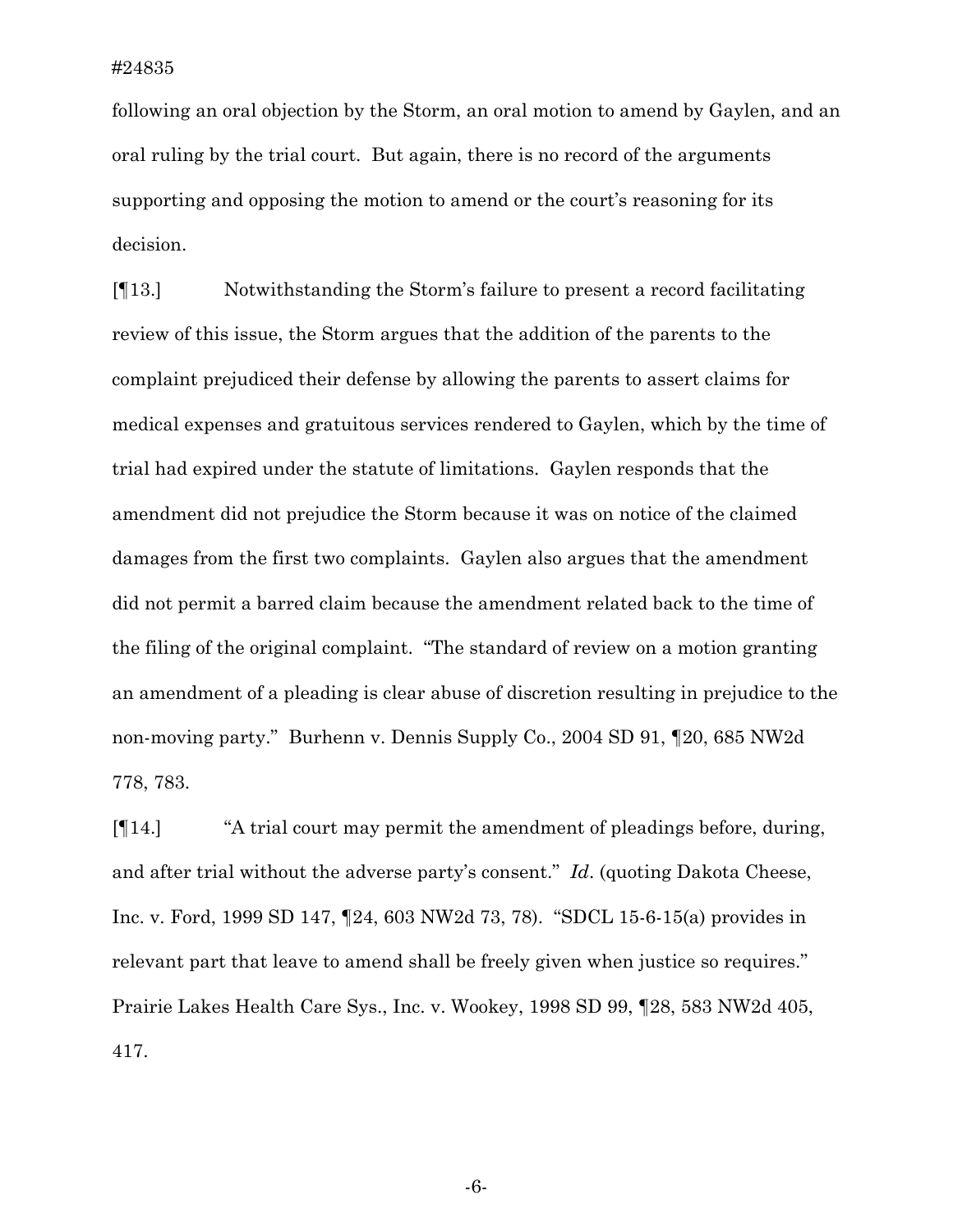[¶15.] The rule of relation back is governed by SDCL 15-6-15(c), which allows

relation back when the claim asserted in the amended pleading arose out of the

conduct, transaction or occurrence set forth in the original complaint.

Whenever the claim or defense asserted in the amended pleading arose out of the conduct, transaction, or occurrence set forth or attempted to be set forth in the original pleading, the amendment relates back to the date of the original pleading. An amendment changing the party against whom a claim is asserted<sup>[3](#page-7-0)</sup> relates back if the foregoing provision is satisfied and, within the period provided by law for commencing the action against him, the party to be brought in by amendment:

- (1) Has received such notice of the institution of the action that he will not be prejudiced in maintaining his defense on the merits; and
- (2) Knew or should have known that, but for a mistake concerning the identity of the proper party, the action would have been brought against him.

SDCL 15-6-15(c). This Court has recognized that as a general proposition, "an amended pleading naming a new party in a lawsuit does not relate back under Rule 15(c)." Hedel-Ostrowski v. City of Spearfish, 2004 SD 55, ¶8, 679 NW2d 491, 495. "When facts in an amendment state a different cause of action from the original claim, the statute of limitations runs to the date of the amendment." Lewis v. Moorhead, 522 NW2d 1, 6 (SD 1994) (citation omitted). The Storm further points

<span id="page-7-0"></span><sup>3.</sup> By its terms, this second sentence of SDCL 15-6-15(c) applies to "[a]n amendment changing the party against whom a claim is asserted," which in the usual case is a defendant. "Though Rule 15(c) as it reads applies to amendment affecting defendants, it has been held that it is to be applied by analogy to amendments changing plaintiffs." Bd. of Water & Sewer Comm'rs of the City of Mobile v. McDonald, 322 So2d 717, 720 (AlaCivApp 1975) (citing 6 Charles A. Wright & Arthur R. Miller, Federal Practice and Procedure § 1501).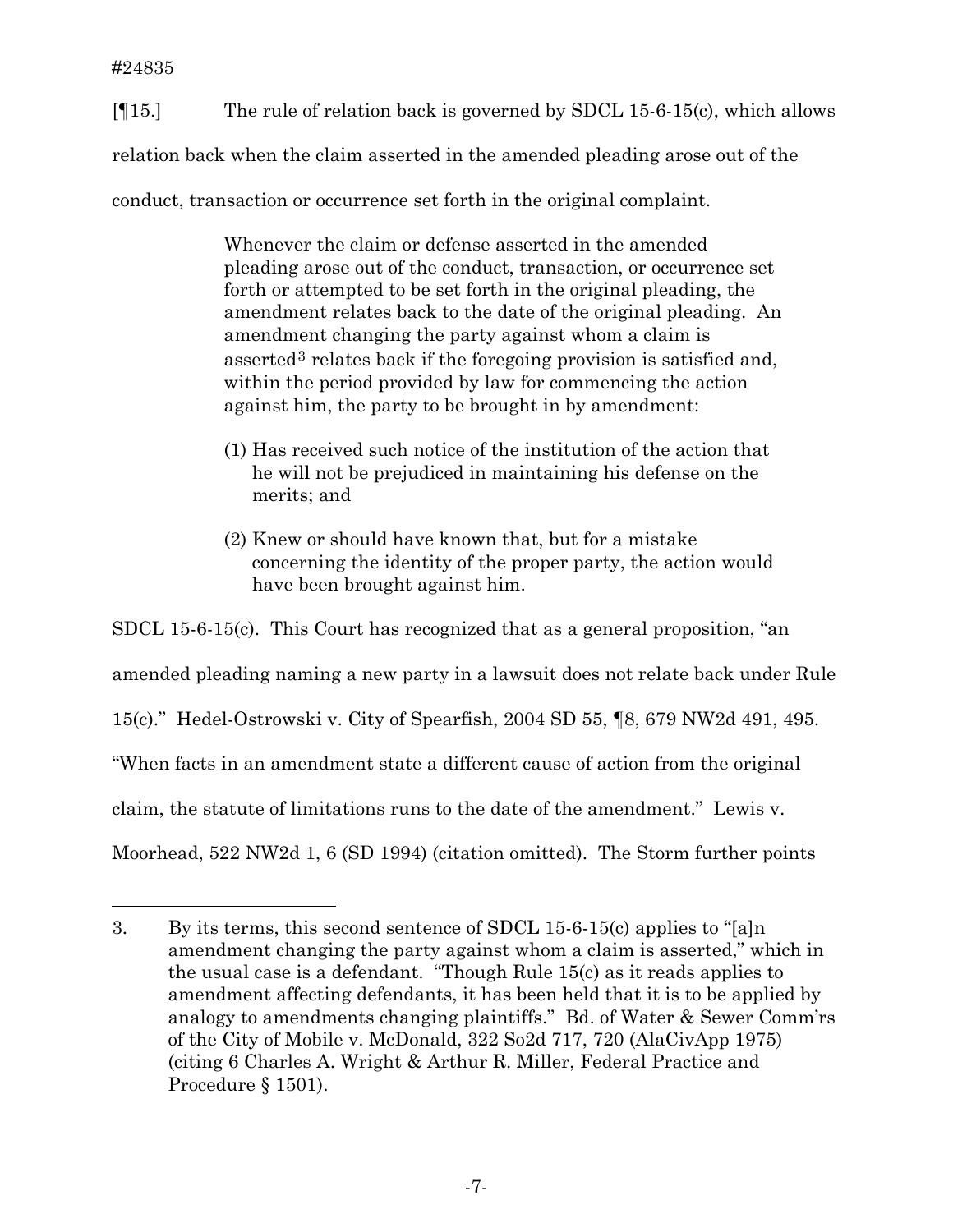out that "[w]hen a child is injured by another's negligence two causes of action arise; one in favor of the child for the injury as such, the other in favor of the parent generally for the loss of services during minority, and the expenses caused by the injury." Doyen v. Lamb, 75 SD 77, 82, 59 NW2d 550, 552 (1953) (citation omitted). Therefore, the Storm contends that by allowing the addition of Gaylen's parents as party plaintiffs, Gaylen's parents were allowed to bring a new cause of action for their medical expenses and gratuitous services in the care of their son, a cause of action that had not been pleaded prior to the expiration of the statute of limitations.

[¶16.] This case is, however, remarkably similar to *City of Miami v. Cisneros*, 662 So2d 1272 (FlaDistCtApp 1995). In that case, an eleven-year-old boy was injured during a football game. On the morning of trial, the parents moved to amend the complaint to add themselves as parties for the purpose of claiming their son's medical expenses. The trial court granted the motion. On appeal, the court held that the trial court properly permitted the amendment when the sole purpose of the amendment was to claim medical expenses incurred and the defendant was aware of those expenses for a significant period of time. The court observed: "Under the 'relation-back' approach, for limitations considerations, the addition of a party is allowed if it can be said that the new and former parties have an identity of interest so as to not prejudice the opponent by the addition." *Id*. at 1274 (citing R.A. Jones & Sons, Inc. v. Holman, 470 So2d 60 (FlaDistCtApp 1985), *review dismissed,* 482 So2d 348 (Fla 1986); Williams v. United States*,* 405 F2d 234 (5thCir 1968)). *See also* Rockdale Health Sys., Inc. v. Holder, 640 SE2d 52, 54 (GaCtApp 2006) (concluding: "Inasmuch as there is a direct connection between the old and new

-8-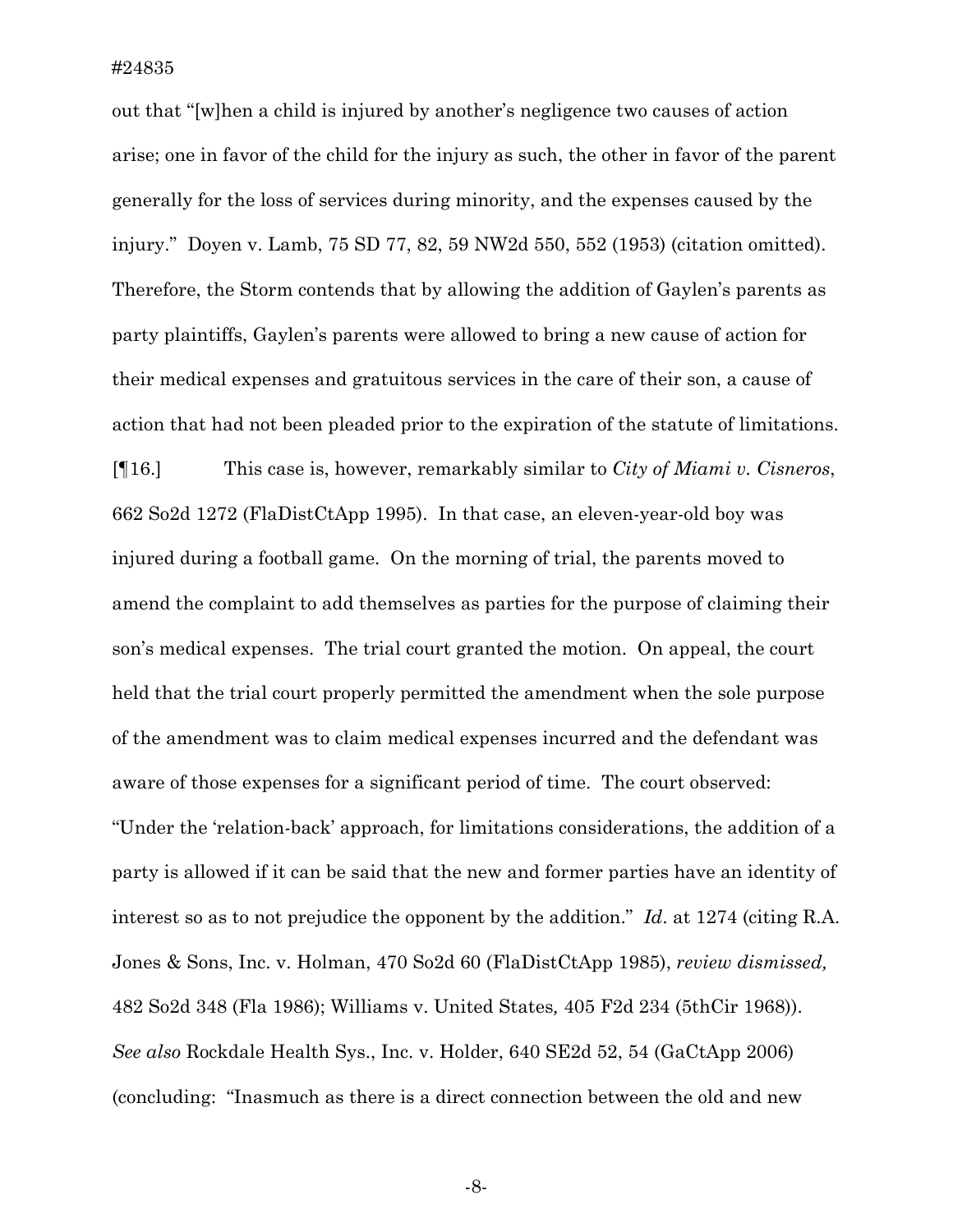i

parties, the complaint, as amended, related back to the original complaint."); Ron's Quality Towing, Inc. v. Se. Bank of Fla., 765 So2d 134, 136 (FlaDistCtApp 2000) (concluding: "Addition of a new party plaintiff should be permitted if the new and former parties have an identity of interest so as not to prejudice the adverse party by the addition."); Roger Dean Chevrolet, Inc. v. Lashley, 580 So2d 171, 172 (FlaDistCtApp 1991) (concluding: "[A]n amendment adding a party plaintiff in a case which does not substantially change a cause of action may be made even after the statute of limitations has run.").

 [¶17.] Although the Storm maintains it was prejudiced by the late amendment, a review of the record reveals that the Storm could not claim surprise. It could not claim surprise because the first two complaints explicitly sought all past, present and future damages, including related medical expenses. It appears that the omission of the parents as a technical requirement for asserting the preeighteen medical expenses was an oversight. Concerning the gratuitous services, Gaylen's mother testified she assisted her son with physical therapy and cared for him following his injury. However, Gaylen did not quantify the value of those services in testimony or closing arguments, and the jury was not asked to award a specific dollar amount.<sup>[4](#page-9-0)</sup> Further, there was no special verdict or prejudgment

<span id="page-9-0"></span>(continued . . .) 4. The Storm relies on deposition and interrogatory testimony in support of its claim that damages for gratuitous services rendered by family members was not timely disclosed. That claim is not, however, referenced to the record. Furthermore, that evidence was not made a part of the settled record. It appears for the first time in the appendix. The testimony includes the deposition of Rose Klutman, Gaylen's mother, which was mentioned in the briefs and during oral argument as demonstrating a lack of notice of the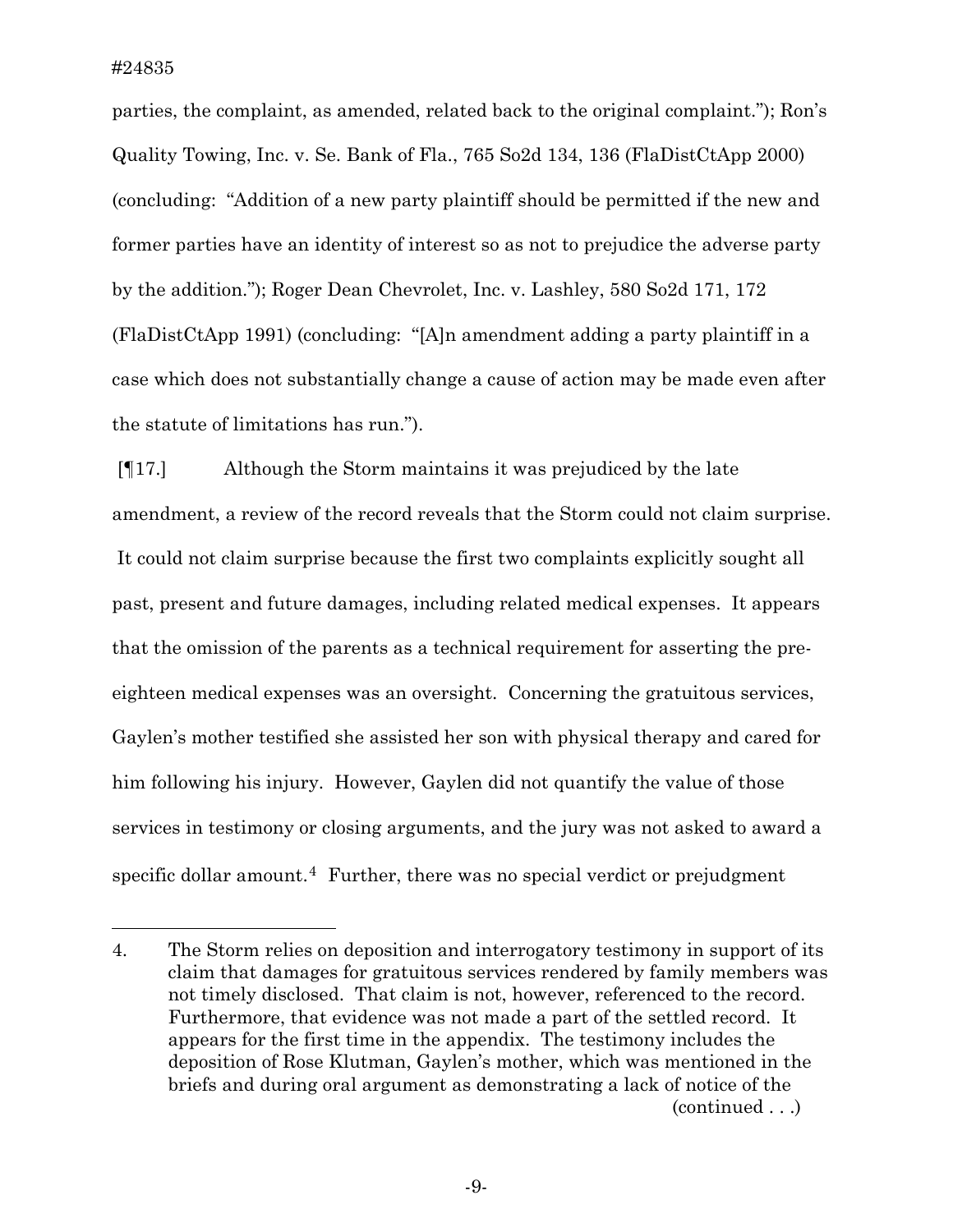interest calculation form reflecting that the jury included an award for gratuitous services. Given this record, the Storm has failed to establish any reasonable likelihood that an award was made for such services. Ultimately, given the lack of a record concerning the amendment, the identity of interests of Gaylen and his parents, and the failure to establish prejudice, the trial court did not abuse its discretion in allowing the amendment.

[¶18.] **2**. *Whether the trial court abused its discretion in limiting the expert testimony of Edward Milner.* 

[¶19.]The Storm sought to introduce expert testimony from Edward Milner, a chemical engineer, relating to the installation, inspection and safety of the synthetic turf. Additionally, in his report, Milner offered an opinion regarding the cause of Gaylen's anatomical injury. He opined "Klutman's injury is typical of a twisting action rather than a tripping one. The knee ligaments were damaged in the course of being twisted." Milner indicated that the basis of his opinion was Gaylen's comments after the injury and his medical records, which Milner alleged corroborated that the injuries were caused by a "twisting fall" rather than a defect in the turf.

[¶20.] Gaylen filed a motion in limine to preclude Milner from opining on the causation of the injury. Gaylen conceded Milner was an expert on synthetic turf,

(. . . continued)

\_\_\_\_\_\_\_\_\_\_\_\_\_\_\_\_\_\_\_\_\_\_\_\_

gratuitous services. SDCL 15-26A-47 requires that: "The original pleadings, papers, offered exhibits, and the transcript of the proceedings, if any, shall constitute the record on appeal in all cases." Because this evidence is not part of the record, the testimony is not considered by the Court.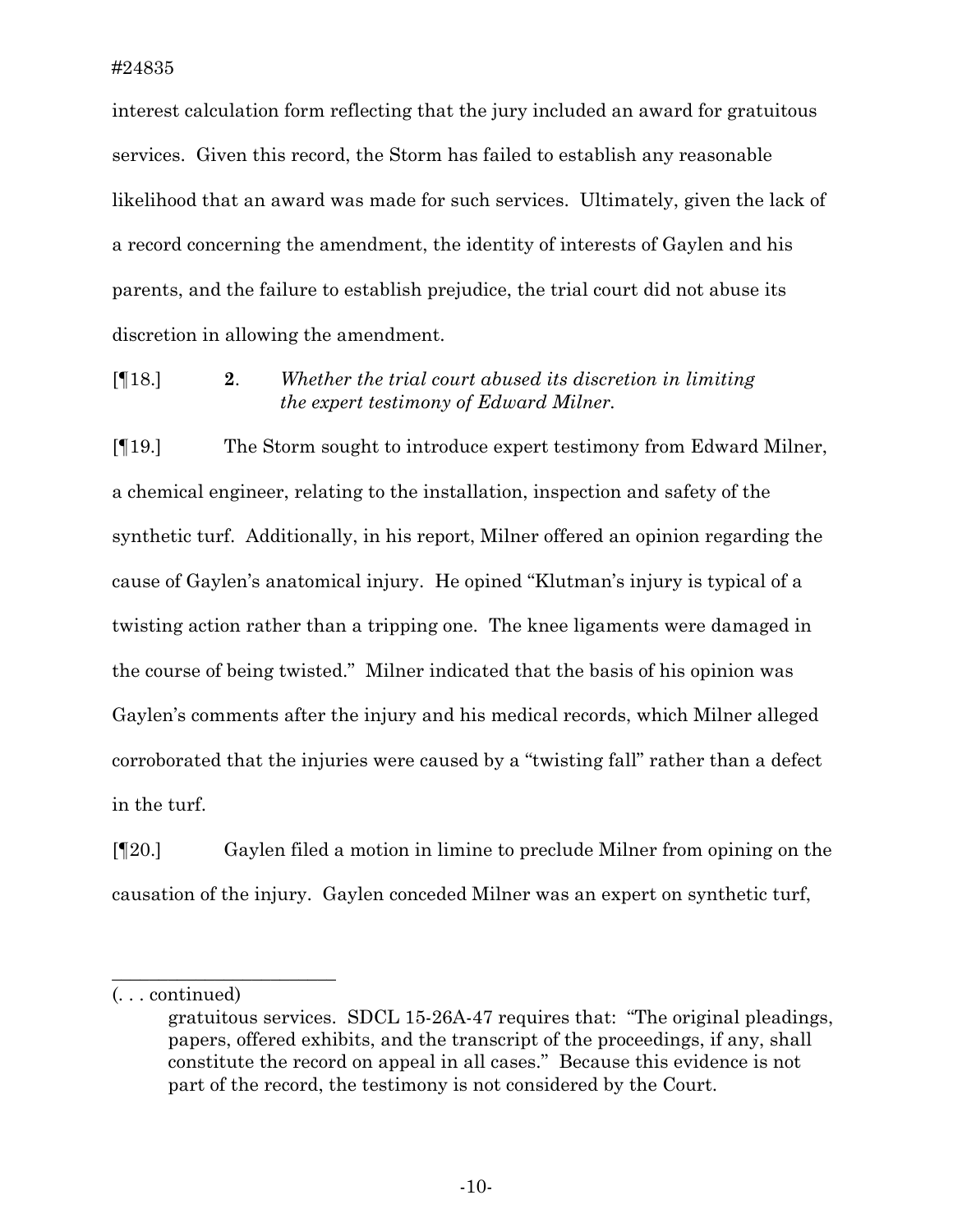but asserted that Milner had no training, education or experience to offer his opinion on the medical causation of the injury. In determining Milner's qualifications to offer causation testimony, the trial court observed that while Milner had extensive experience in the area of synthetic turf and sports safety, he did not have any formal medical training. Additionally, he had no training on the review of medical records allowing him to render opinions from those records concerning the causation of an injury. Nevertheless, the Storm maintained that because Milner worked alongside biomechanicists and others involved in sports injuries, and because he attended classes on biomechanics and sports injuries, he was qualified to render a causation opinion. The trial court disagreed, precluding Milner from testifying "as to medical causation of [Gaylen's] injuries." On appeal, the Storm argues that the trial court "set the bar too high." The Storm contends the court applied too rigid of a standard in assessing Milner's qualifications by discounting his practical knowledge and experience and by focusing on his lack of formal medical training. We disagree.

[¶21.] The admission of expert testimony is governed by SDCL 19-15-2 (Rule 702). This statute provides, "[i]f scientific, technical, or other specialized knowledge will assist the trier of fact to understand the evidence or to determine a fact in issue, a witness qualified as an expert by knowledge, skill, experience, training, or education, may testify thereto in the form of an opinion or otherwise." SDCL 19-15- 2 (Rule 702). Under this rule, "[a] trial court is responsible for deciding whether an expert's knowledge will 'assist the trier of fact to understand the evidence or to determine a fact in issue." Burley v. Kytec Innovative Sports Equip., Inc., 2007 SD

-11-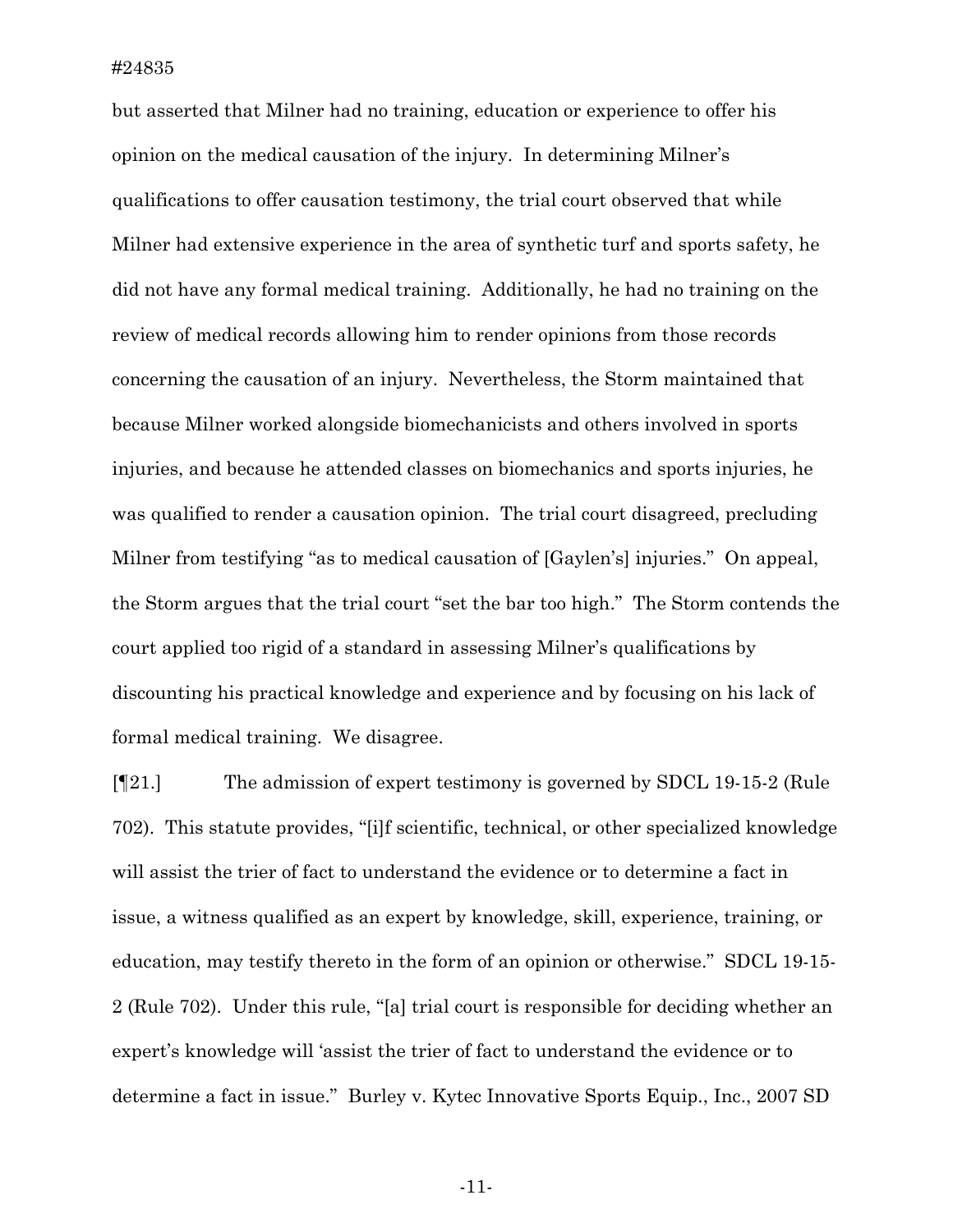i

82, ¶16, 737 NW2d 397, 404 (quoting SDCL 19-15-2). "[T]hat responsibility includes determining 'whether a particular expert has sufficient specialized knowledge<sup>[5](#page-12-0)</sup> to assist jurors in deciding the specific issues in the case."" *Id*. (quoting Wheeling Pittsburgh Steel Corp. v. Beelman River Terminals, Inc., 254 F3d 706, 715 (8thCir 2001)). We review a trial court's decision to admit or deny an expert's testimony under the abuse of discretion standard. *Id*. ¶12 (citation omitted).

[¶22.] Although we agree that the qualification of an expert witness is not determined based solely on the attainment of specific titles or degrees, it is a factor. In this case, Milner was a chemical engineer and the parties conceded his credentials were impressive as they related to synthetic turf. However, these credentials were not related to medical causation. Therefore, to qualify Milner, the

There are three basic prerequisites to the admissibility of evidence from expert witnesses. First, evidence based on scientific, technical, or other specialized knowledge must be useful to the finder of fact in understanding the evidence or in making factual determinations necessary to decide the ultimate issue of fact. Second, the proposed witness must be qualified to provide the finder of fact with that assistance. Third, the proposed evidence must be reliable or trustworthy in an evidentiary sense, so that, if the finder of fact accepts it as true, it provides the assistance the finder of fact requires.

Weinstein's Federal Evidence, *Testimony by Experts*, § 702.02[3] (2nd ed 2008).

<span id="page-12-0"></span><sup>5.</sup> Although the parties have briefed and argued this issue as a *Daubert* reliability question, we view the matter as controlled by another inquiry under Rule 702: whether the witness was "qualified" to give an opinion on the subject at issue. *See* SDCL 19-15-2 (Rule 702); *Burley*, 2007 SD 82, ¶¶ 13-16, 737 NW2d at 402-04. This is one of three prerequisites to the admission of expert testimony.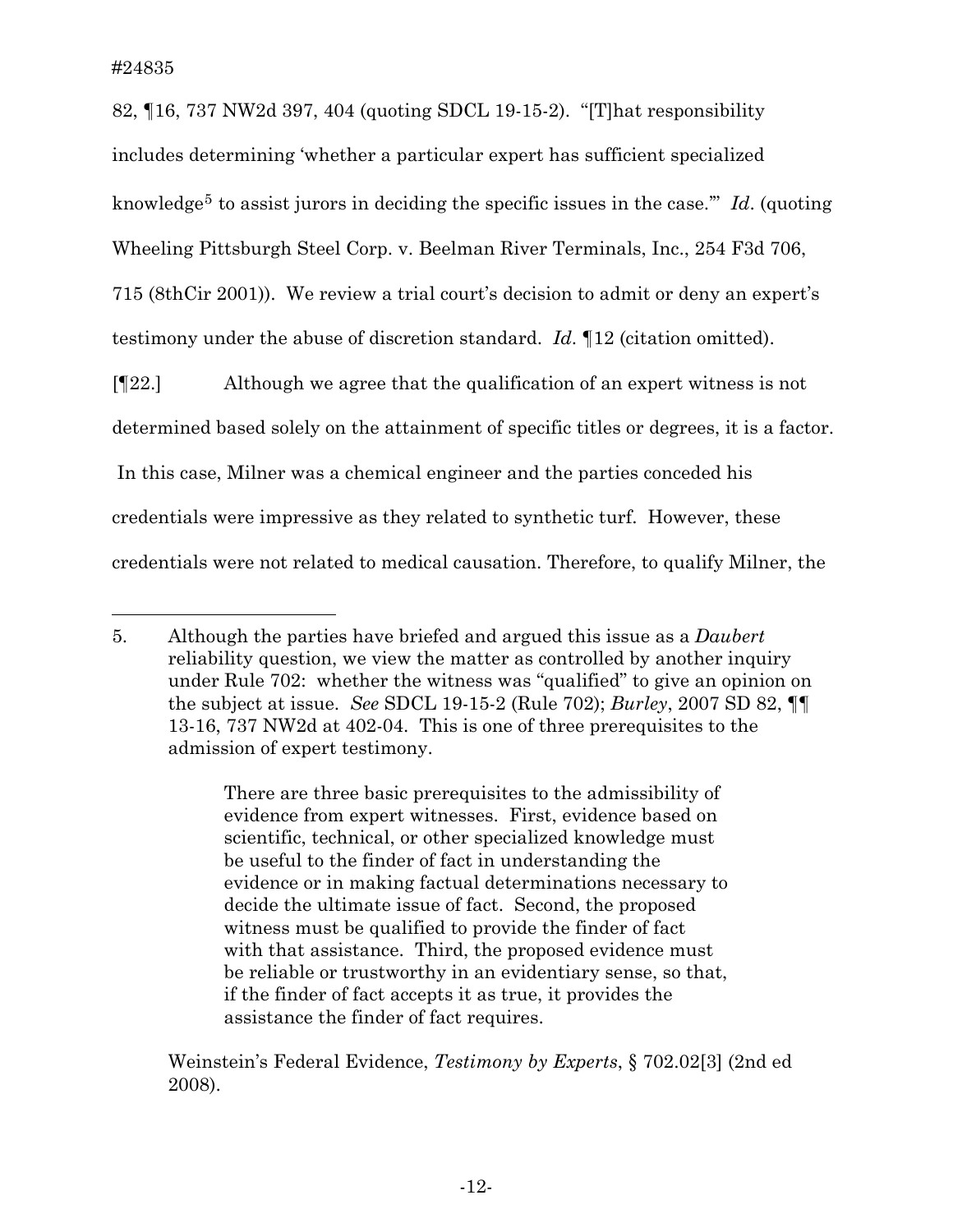Storm was obligated to make a showing of expertise, acquired in some other manner, in rendering causation opinions based on the physical damage to the structures within the knee or upon a review of a doctor's medical records. The Storm failed to make that showing. The Storm made no showing that Milner had training in either interpreting medical records or basing an opinion on such records. And although he may have worked closely with those who dealt with sports injuries, the Storm's failure to establish Milner's expertise on medical causation was highlighted by the testimony of Dr. Michael J. Stuart, Gaylen's treating orthopedic surgeon specializing in knee and sports medicine at the Mayo Clinic. When Dr. Stuart was asked if he could tell from this injury how it happened, he responded:

> No; we can't tell exactly how it happened. We know that there w[ere] forces subjected to the knee which caused failure of multiple ligaments. So it's a very significant injury mechanism. But exactly how it happened, typically, there is a deceleration or slowing down component of it. Often there could be a tortional or twisting mechanism. There could also be a hyperextension or back-knee mechanism. With these types of injuries it's often a combination of all the above.

On this record, the trial court did not abuse its discretion in prohibiting Milner's

proposed medical opinion regarding causation.[6](#page-13-0)

[¶23.] 3. *Whether the trial court abused its discretion in refusing a contributory negligence instruction.* 

<span id="page-13-0"></span><sup>6.</sup> Both parties rely on Milner's deposition testimony in support of their positions. Although they have included the testimony in their appendices, the deposition is not a part of the settled record and we do not consider it.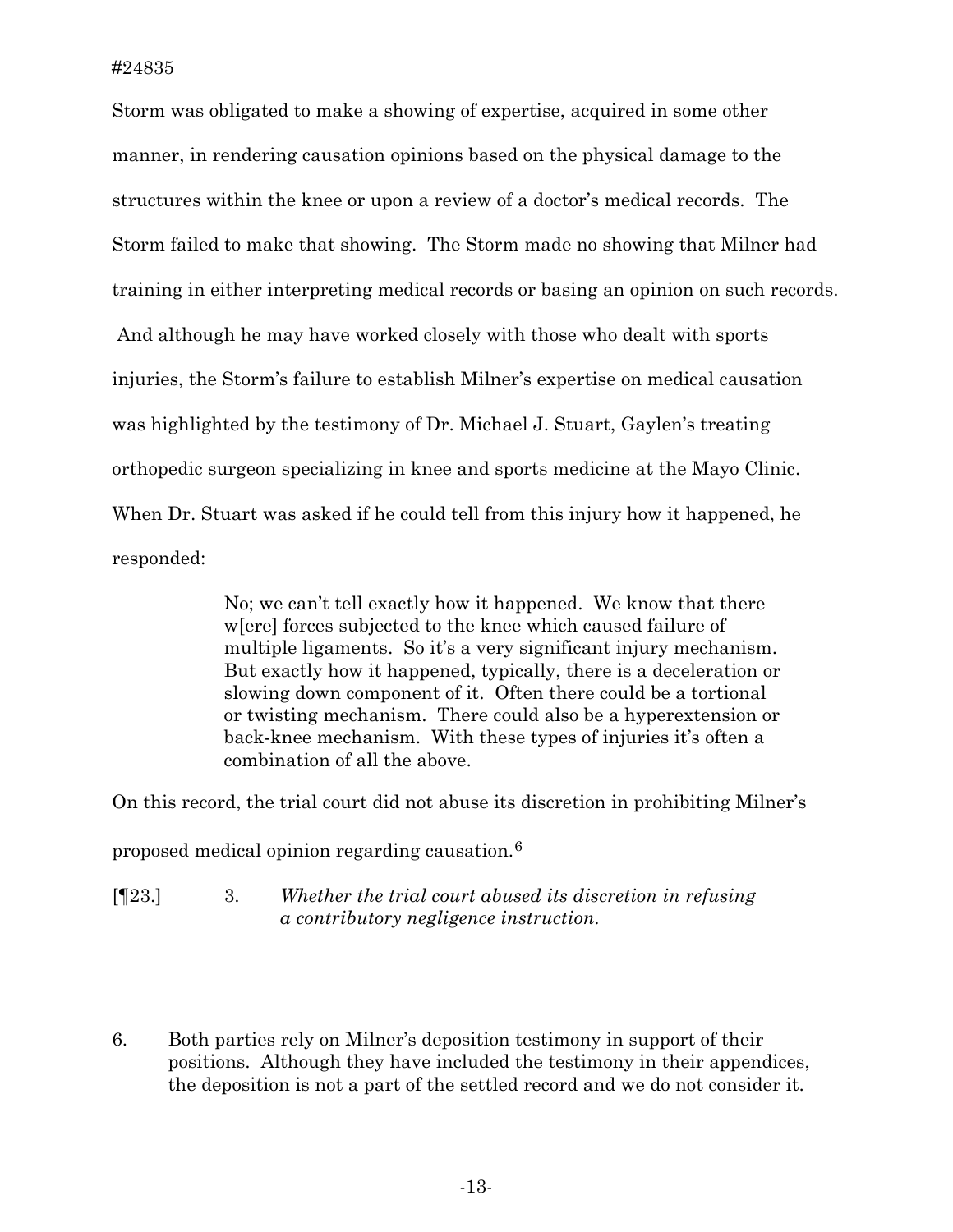[¶24.] "Contributory negligence is negligence on the part of a plaintiff which, when combined with the negligence of a defendant, contributes as a legal cause in the bringing about of the injury to the plaintiff." Steffen v. Schwan's Sales Enters., Inc., 2006 SD 41, ¶12, 713 NW2d 614, 619 (quoting S.D. Pattern Jury Instruction 11-01). There must be competent evidence of contributory negligence before the matter may be submitted to the jury. *Id*. ¶10. "The trial court is not required to instruct on issues lacking support in the record." Buxcel v. First Fid. Bank, 1999 SD 126, ¶13, 601 NW2d 593, 596 (citation omitted). "We review a trial court's refusal of a proposed instruction under an abuse of discretion standard." Luke v. Deal, 2005 SD 6, ¶11, 692 NW2d 165, 168.

[¶25.] Although the trial court allowed an instruction on assumption of the risk, it denied the Storm's proposed instruction concerning contributory negligence. The Storm objected to the failure to give that instruction stating:

> And we also object to the failure to give a contributory negligence instruction due in part because as a typical fall of this nature take[s] place at any type of premises, whenever a safe premises claim is made, the issue becomes: Was the plaintiff keeping a proper lookout? It should be a fact issue for the jury to determine whether the plaintiff was keeping a proper lookout, particularly if you try to accept his version of the facts that he had caught a pass and was running straight down the field. If it was some type of a flap or fold or something in front of him on the field, for a distance of I think he said five or even ten yards, he should have seen something and stepped past it. That's the essence of our objections.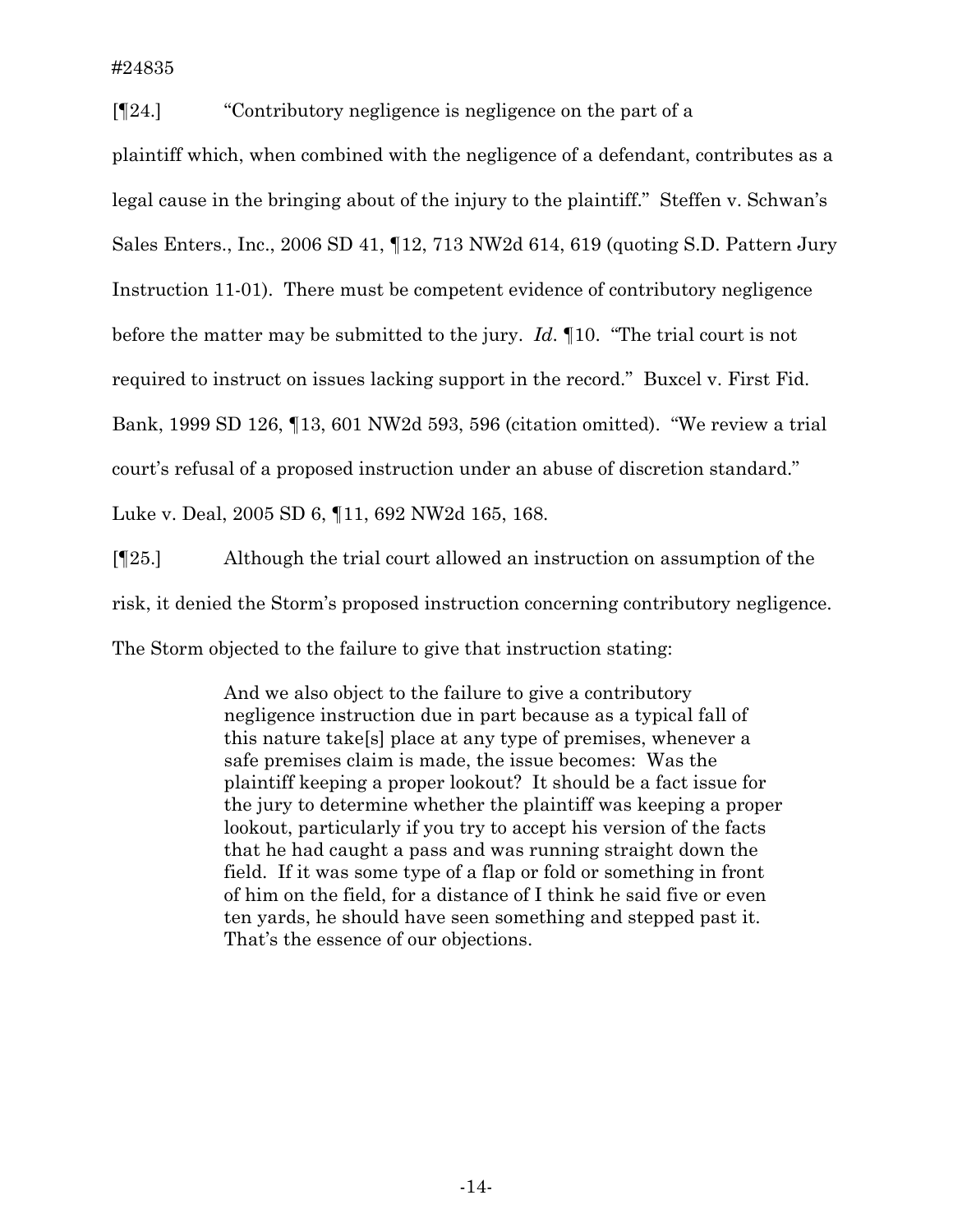On appeal, the Storm contends that a contributory negligence instruction was required under the "open and obvious danger rule."[7](#page-15-0)

[¶26.] The record, however, reflects that the Storm offered no evidence of an open and obvious danger that Gaylen should have avoided. On the contrary, the Storm's trial theory was that there were no openings or gaps in the seams that could have caused Gaylen's injury. Further, there was no evidence that warnings were given concerning the condition of the field. Therefore, there was no evidentiary basis that Gaylen had, or reasonably should have had, an appreciation for any open or obvious danger regarding the turf or that he was otherwise contributorily negligent with respect to his injury. *See* Johnson v. Armfield, 2003 SD 134, ¶¶11-15, 672 NW2d 478, 481-82 (holding that the trial court erred in allowing a contributory negligence instruction based on a "bare assertion" of alleged negligence). We conclude that the trial court did not abuse its discretion in declining to give a contributory negligence instruction.

[¶27.] 4. *Whether the trial court abused its discretion in allowing impeachment that included evidence of a subsequent remedial measure.* 

[¶28.] Prior to trial, the court granted a motion in limine precluding mention of subsequent remedial measures taken with regard to the turf. However, Collin

<span id="page-15-0"></span>(continued . . .) 7. Concerning an open or obvious danger, the jury was instructed that: In general, an owner or possessor of land is not liable to an invitee for physical harm caused to them by an activity or condition on the land whose danger is known or obvious to the invitee. However, if the owner or possessor of land has reason to believe that the condition will harm the invitee despite its obviousness, the owner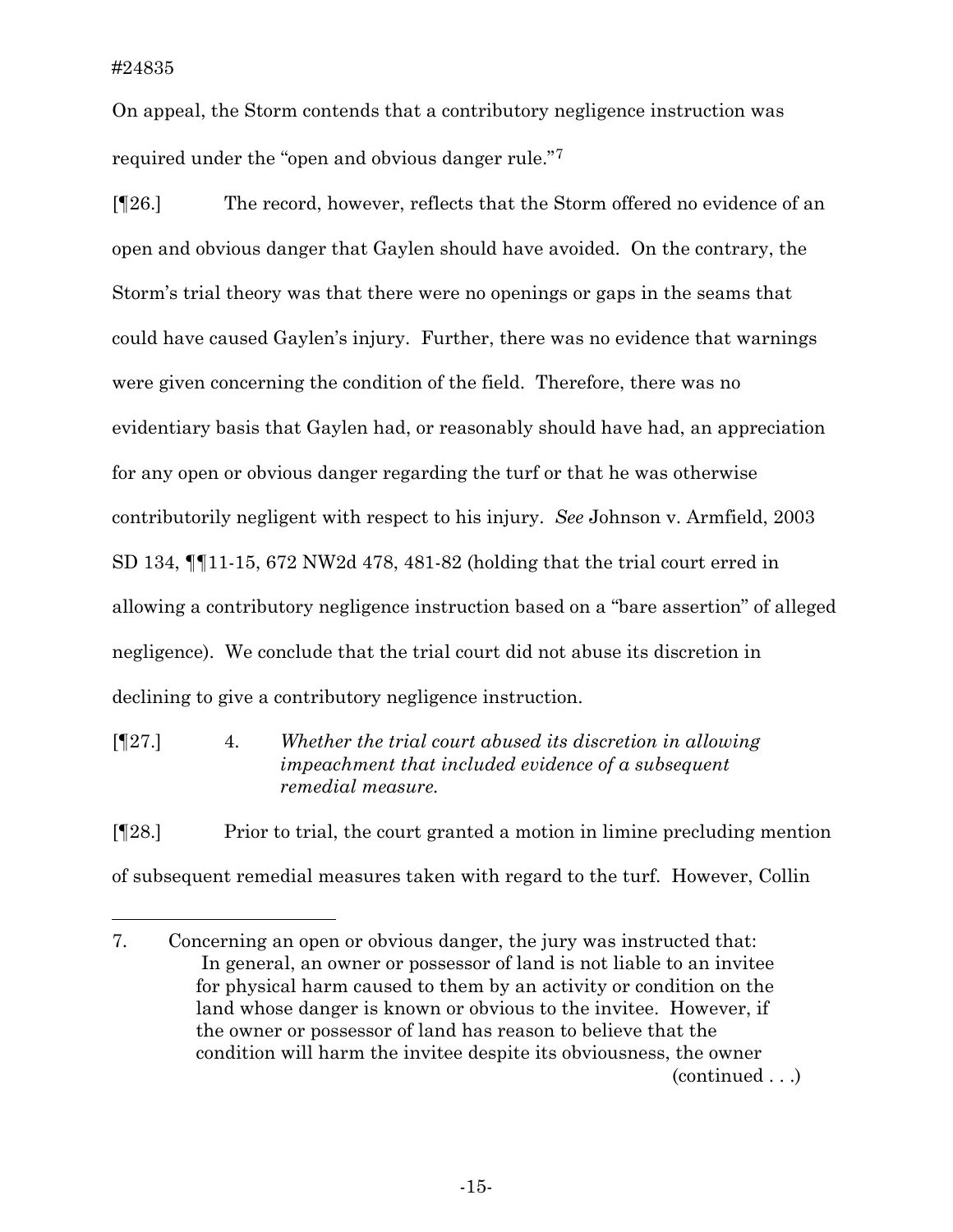Steen, the Storm president, testified on direct examination that the turf had been used from 2001 until trial without anyone claiming to have been injured by catching their foot under the turf. Based on this testimony, the court allowed Gaylen to impeach Steen with the fact that after Gaylen's injury, the Storm taped the seams of the turf. The Storm contends that this evidence of seam taping was a subsequent remedial measure not subject to admission by impeachment. "We review a trial court's evidentiary rulings under an abuse of discretion standard." Behrens v. Wedmore, 2005 SD 79, ¶63, 698 NW2d 555, 579.

[¶29.] "[T]he general rule is that subsequent remedial measures are not admissible as evidence." First Premier Bank v. Kolcraft Enters., Inc., 2004 SD 92, ¶46, 686 NW2d 430, 450 (overruled on other grounds). The rule is founded on SDCL 19-12-9 (Rule 407), which provides:

> When, after an event, measures are taken which, if taken previously, would have made the event less likely to occur, evidence of the subsequent measures is not admissible to prove negligence or culpable conduct in connection with the event. This section does not require the exclusion of evidence of subsequent measures when offered for another purpose, such as proving ownership, control, or feasibility of precautionary measures, if controverted, or impeachment.

[¶30.] Although the Storm contends the trial court erred in admitting this evidence under the impeachment exception, we conclude the evidence was admissible because it did not involve a subsequent remedial measure. By its

\_\_\_\_\_\_\_\_\_\_\_\_\_\_\_\_\_\_\_\_\_\_\_\_

<sup>(. . .</sup> continued)

or possessor has a duty to warn the invitee regarding the condition or to take other reasonable steps to protect the invitee.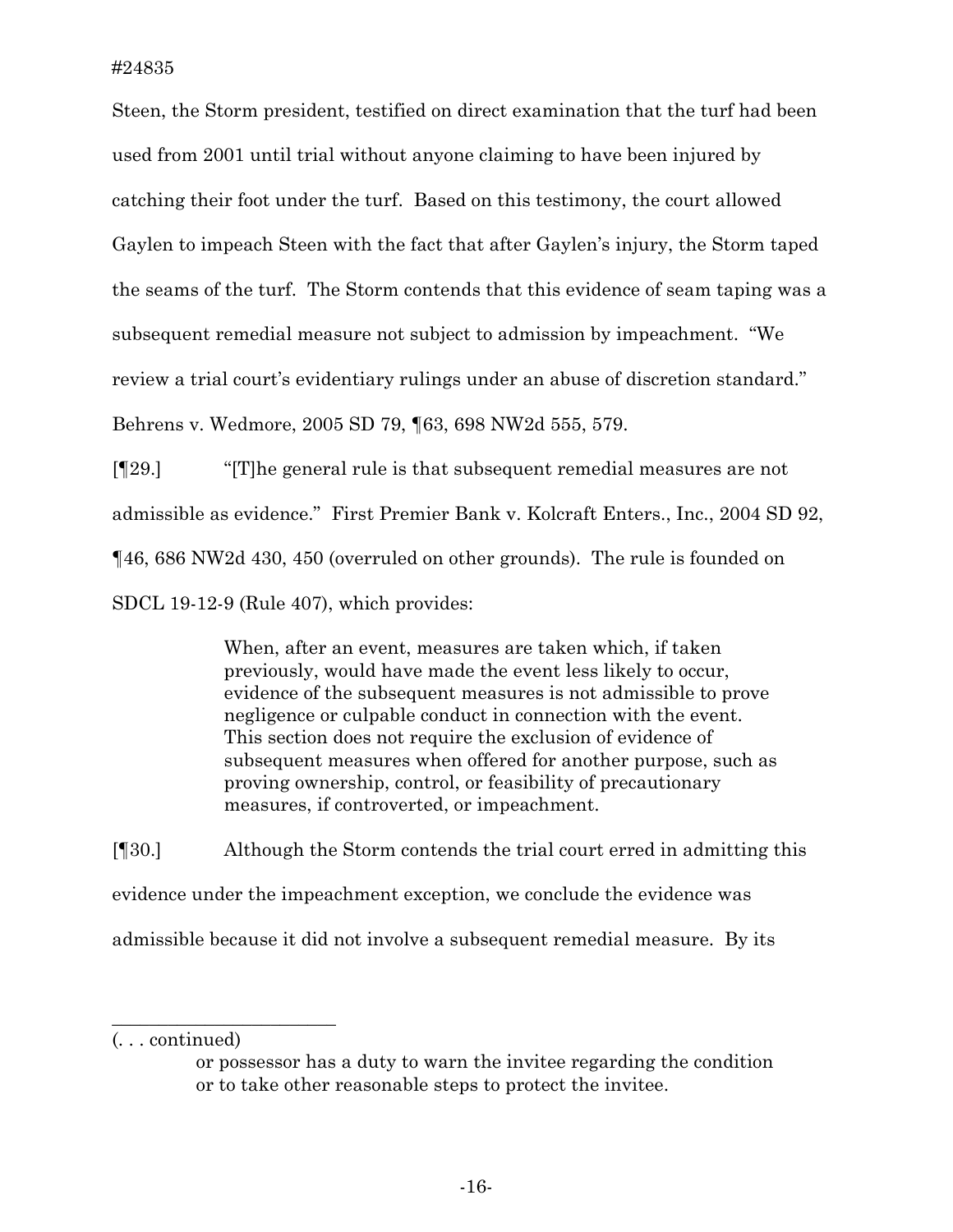i

language, SDCL 19-12-9 (Rule 407) only applies to remedial actions taken "after an event;" hence the denomination as *subsequent* remedial measures. The rule "was designed to ensure that the threat of legal liability would not discourage remedial measures to improve products." *First Premier Bank*, 2004 SD 92, ¶50, 686 NW2d at 451. Consequently, predetermined measures do not qualify as inadmissible subsequent remedial measures under the rule:

> The word "remedial" means "*intended* for a remedy or for the removal or abatement of a disease or of an evil." Webster's Third Int'l Dictionary 1920 (1993) (emphasis added). Thus, a "measure" is "remedial" if it is intended to address the occurrence of an event by making the event less likely to happen in the future. Therefore, measures that are taken after an event but that are predetermined before the event are not "remedial" under [the rule], because *they are not intended to address the event*.

Ranches v. City and County of Honolulu, 168 P3d 592, 597-98 (Haw 2007).

[¶31.] In this case, the cross-examination of Steen revealed that taping occurred after the date of the injury. Norm Stone, however, a trainer with the Storm, testified that although taping color changed from green to white after the incident, taping of the seams was a practice that preceded the date of Gaylen's injury.[8](#page-17-0) Because the record presented to this Court indicates that taping occurred

| Counsel: You actually saw them back in 2000, 2001, 2002, put |
|--------------------------------------------------------------|
| green tape over the seams; true?                             |
| Stone: I couldn't testify to the exact color of the tape.    |
| Counsel: Do you remember your deposition being given in this |
| matter?                                                      |
| Stone: I think I did say green in the depo.                  |

(continued . . .)

<span id="page-17-0"></span><sup>8.</sup> Although Stone may have been unsure of the color of tape, he testified that the seams were taped prior to Gaylen's injury: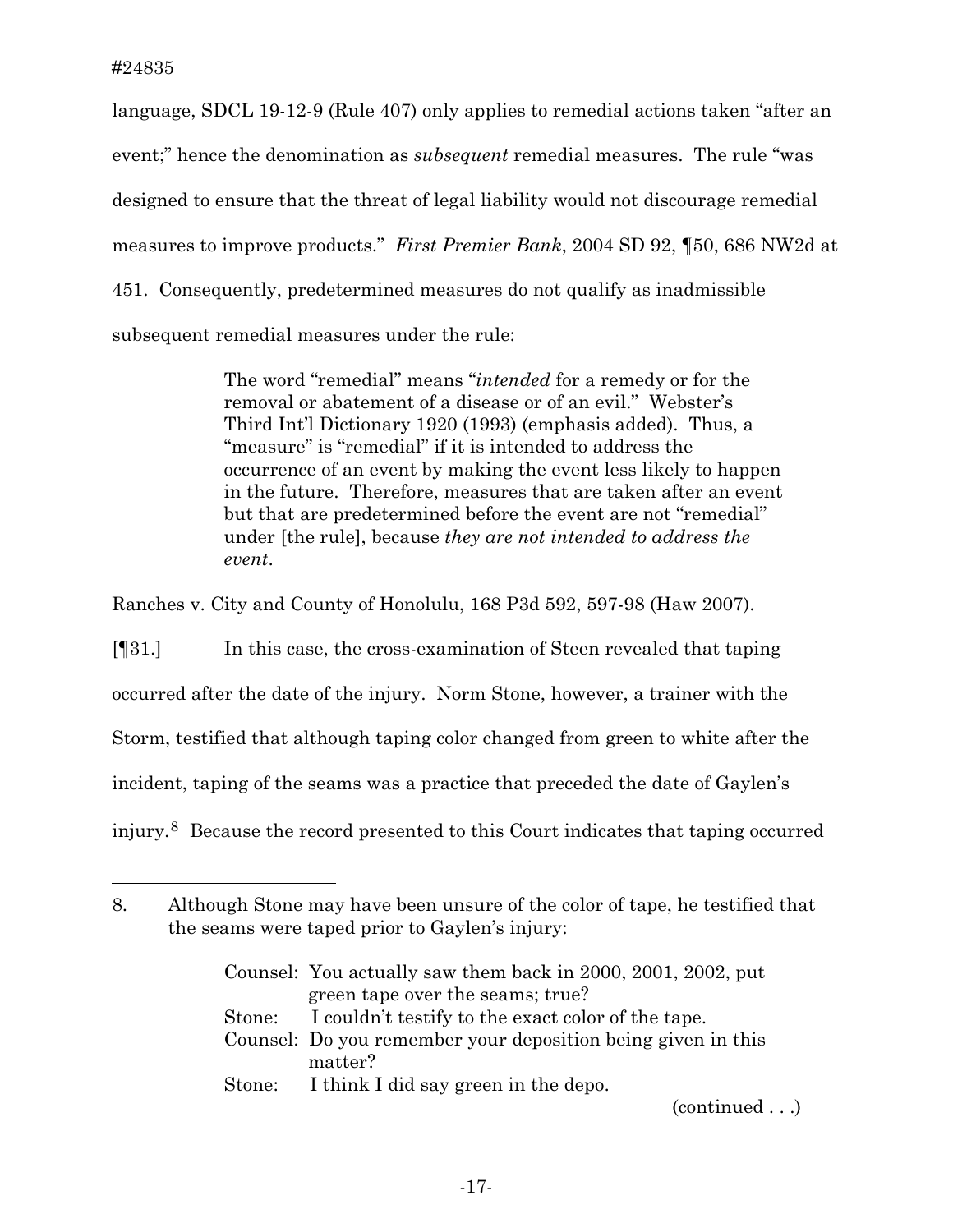## #24835

both prior to and after Gaylen's injury, Steen's cross-examination did not concern the type of subsequent remedial measure prohibited by SDCL 19-12-9 (Rule 407). We therefore affirm the trial court without considering the impeachment exception.

[¶32.] 5. *Whether the trial court abused its discretion in denying a motion for new trial based on newly discovered evidence.* 

[¶33.]The Storm filed a motion for new trial raising several issues that it asserted compromised the verdict. On appeal, the Storm pursues the newly discovered evidence issue, asserting that Gaylen concealed evidence of his physical abilities, evidence that was inconsistent with what he claimed at trial. The Storm's appeal is based on its post-trial motion asserting that:

> After the trial in this matter had been completed, [the Storm] received information from the coach of the Sioux Falls Lawdawgs, a semi-professional football team in South Dakota. [Gaylen] had tried out, practiced and played with the Lawdawgs in October and November 2007. This information was concealed and never provided to the [Storm] through the discovery process despite [Gaylen's] duty to supplement interrogatories.

These assertions were supported by an: "Attached Affidavit and corresponding

Exhibits incorporated hereto as Exhibits 16, 16A, 16B, 16C, 16D and 16E." The

"Affidavit in Support of Defendant's Motion for New Trial" was made by the Storm's

 $\overline{\phantom{a}}$  , where  $\overline{\phantom{a}}$  , where  $\overline{\phantom{a}}$  , where  $\overline{\phantom{a}}$ 

<sup>(. . .</sup> continued)

Counsel: You did say green tape you saw them put over it. And that would have been in 2001—2000, 2001 when the carpet first came to the Arena, being used by the Cobras? Stone: True. Counsel: And subsequent by the Storm? Stone: True.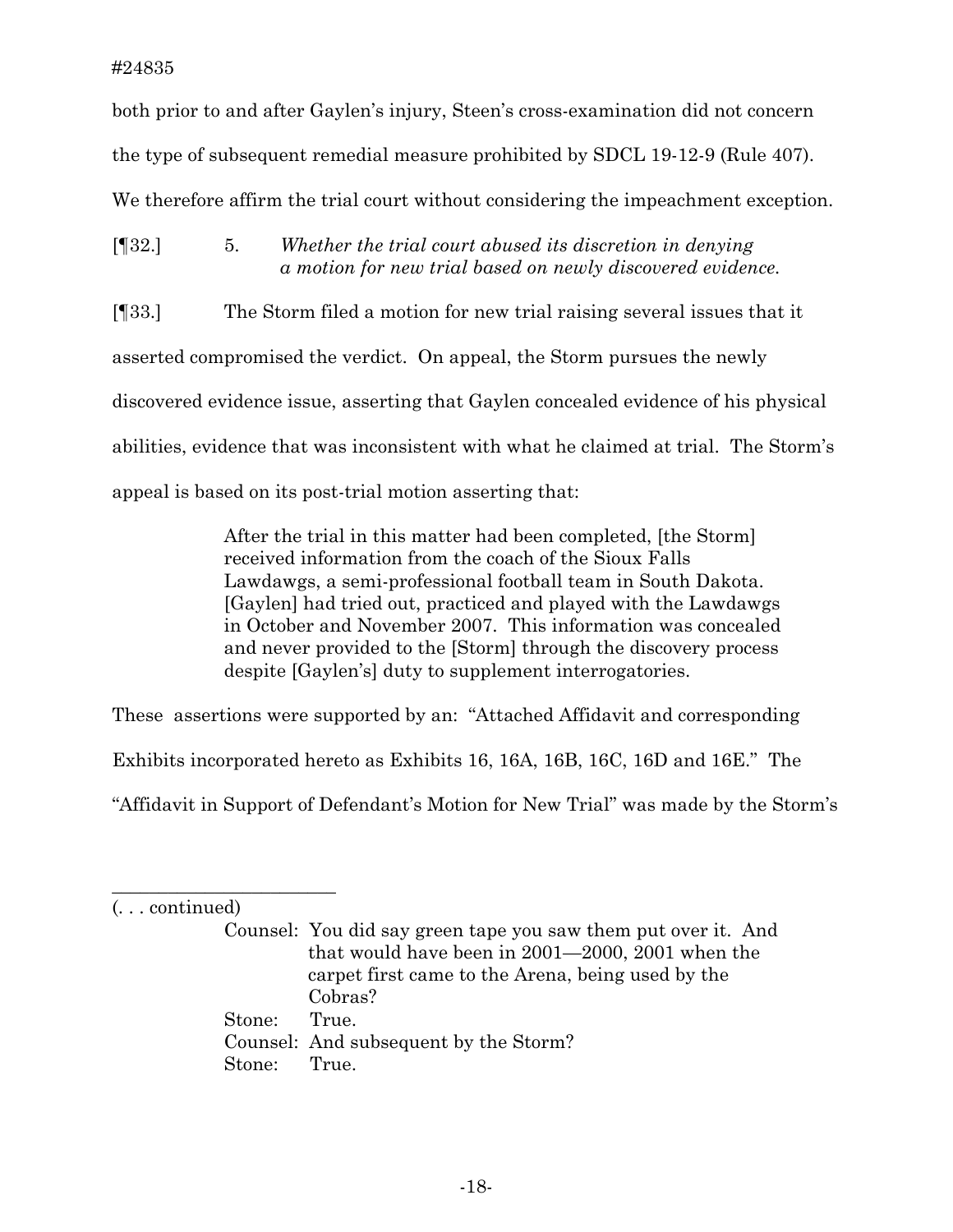# #24835

attorney. Counsel's affidavit addressed the newly discovered evidence of Gaylen's

post-injury conduct, also referring to the previously mentioned exhibits. Counsel

stated:

i

- 43. Following trial in this matter, Steen [the Storm president] was contacted by the coach of the Sioux Falls Lawdawgs, Jordan Taylor.
- 44. The Sioux Falls Lawdawgs is a semi-professional football team in South Dakota. See Exhibit 16, Affidavit of Jordan Taylor, Exhibit 16C, Website Information.
- 45. Jordan Taylor represented to both Colin Steen and the affiant that the Plaintiff, Gaylen Klutman, signed and submitted an application to play football with the Lawdawgs on October 17, 2007. See Exhibit 16, Affidavit of Jordan Taylor; Exhibit 16A, Application; Exhibit 16B, Program Roster. He also believed Gaylen Klutman had applied to the team and played in years prior to 2007.
- 46. Jordan Taylor informed Steen that [Gaylen] practiced with the Lawdawgs throughout October of 2007, three times a week for a three-hour practice, without limitation or restriction. See Exhibit 16, Affidavit of Jordan Taylor.
- 47. Jordan Taylor further indicated [Gaylen] went with the Lawdawgs to a game on November 10, 2007. See Exhibit 16, Affidavit of Jordan Taylor; Exhibit 16B, Program Roster; Exhibits 16D-16E, Photographs of Gaylen Klutman, Jersey Number 46, taken on 11-10-07.

[¶34.] Our problem in reviewing this issue is that although the motion and attorney's affidavit appear in the record, none of the supporting evidentiary exhibits referenced in the two documents are included.<sup>[9](#page-19-0)</sup> In the absence of the supporting exhibits, the affidavit of counsel does not stand on its own merit. *See* Andrushchenko v. Silchuk, 2008 SD 8, ¶11, 744 NW2d 850, 855 (discussing the

<span id="page-19-0"></span><sup>9.</sup> The Storm also cites Gaylen's deposition testimony which is not in the record.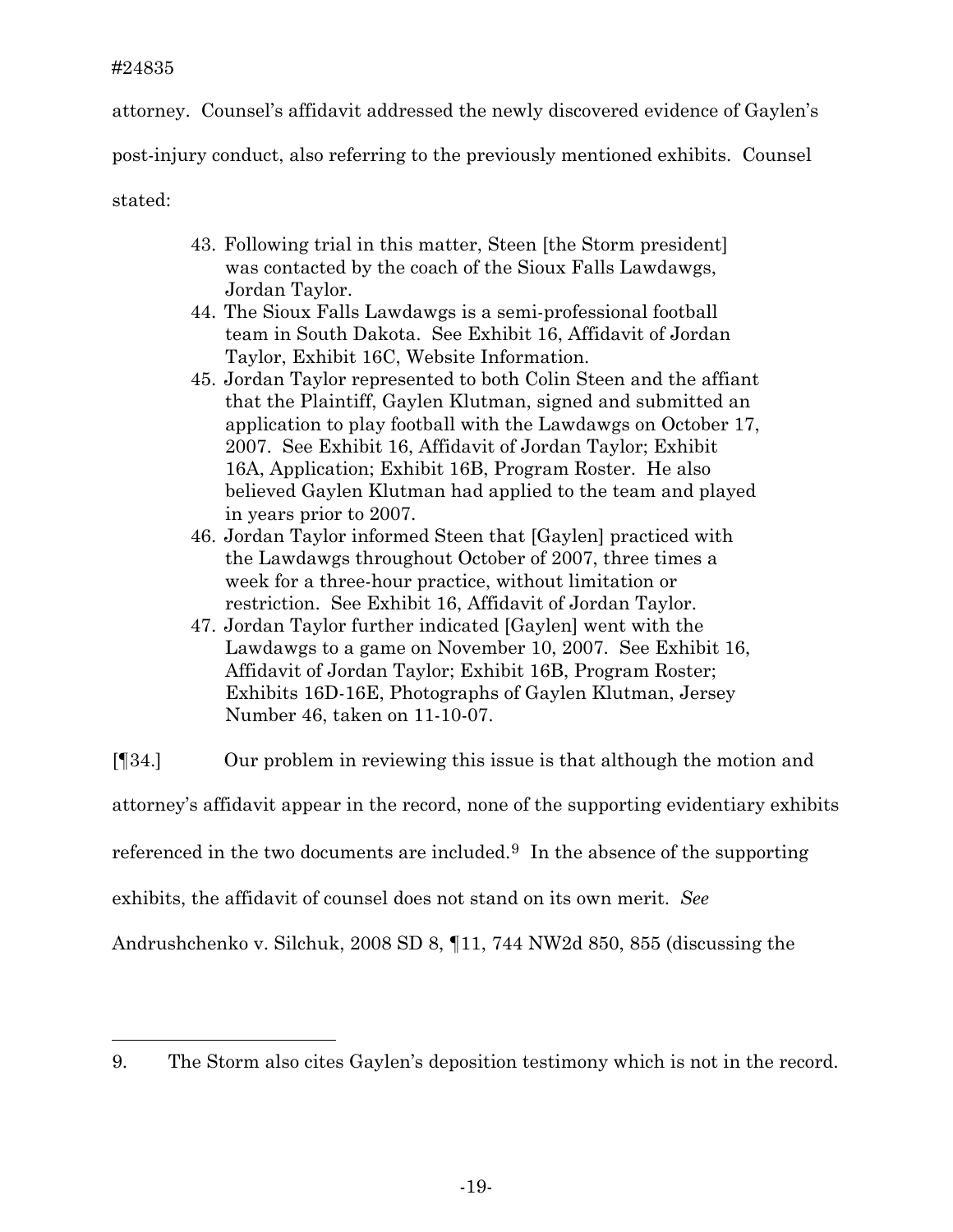propriety of attorney affidavits only for uncontested facts or matters of mere formality). This leaves us with little to review other than the Storm's argument.

[¶35.] In responding to the Storm's argument, Gaylen also relies on documents not in the record. Gaylen's brief references an affidavit of Marc Phillips, a former Lawdawgs player, and Sharla Reynolds, Gaylen's fiancée, relaying Gaylen's alleged diminished level of participation with the Lawdawgs.<sup>[10](#page-20-0)</sup> It is unknown whether the trial court considered either parties' extra record evidence because the time to rule on the motion for new trial expired and the motion was deemed denied by operation of law. *See* SDCL 15-6-59(b).

[¶36.] It is well settled that this Court's review is "restricted to facts contained within the settled record." Toben v. Jeske, 2006 SD 57, ¶11, 718 NW2d 32, 35. It is immaterial if the settled record contains references to or an acknowledgment of items omitted from the settled record. *See id*. (holding an affidavit referred to by the court and the parties but not contained in the record could not be considered on appeal). "Moreover, all parties are obligated to see that the settled record contains all matters necessary for the disposition of the issues raised on appeal, and the ultimate responsibility for presenting an adequate record on appeal falls upon the appellant." *Id*. (quoting Caneva v. Miners & Merchants Bank, 335 NW2d 339, 342 (SD 1983)). *See also* Huelsman v. Civic Center Corp.,

<span id="page-20-0"></span><sup>10.</sup> On appeal, the Storm moved to strike these affidavits because they were not in the record. We deferred consideration of the motion until consideration of the merits. In light of our disposition on the merits, we need not decide the motion to strike.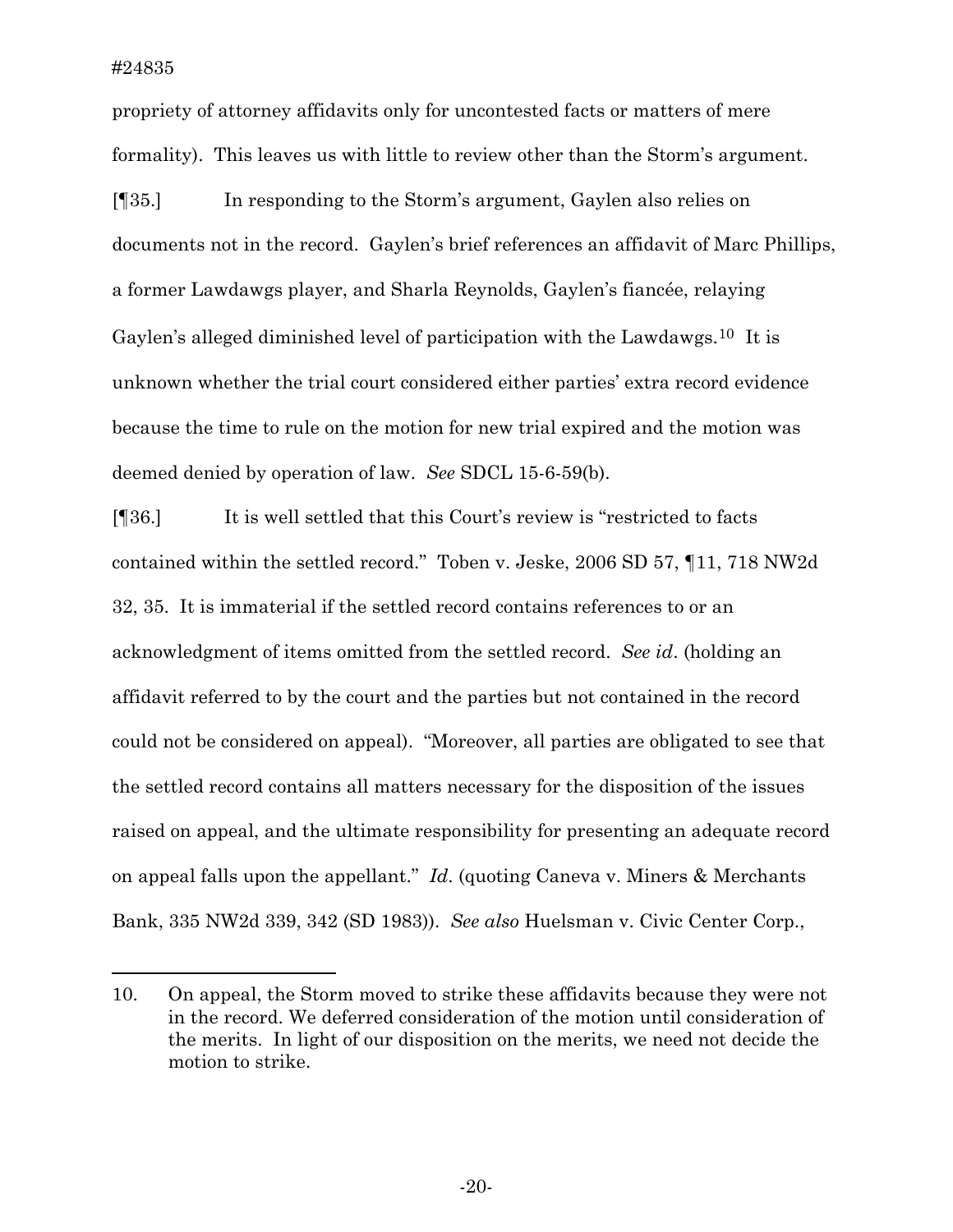i

873 F2d 1171, 1175 (8thCir 1989) (concluding: "An appellate court can properly consider only the record and facts before the district court and thus only those papers and exhibits filed in the district court can constitute the record on appeal. Because this affidavit is presented for the first time at the appellate stage, it is not part of the record for our review."). Thus, "[t]he [appellant's] argument suffers from the fatal flaw of being premised upon facts that are not contained within the settled record. This Court has repeatedly instructed that the party claiming error carries the responsibility of ensuring an adequate record for review." Okerson v. Common Council of the City of Hot Springs, 2009 SD 30, ¶8, \_\_NW2d \_\_ (citation omitted).

[¶37.] Through recent rule changes this Court has encouraged parties to include an appendix containing the documents necessary to resolve appeals.<sup>[11](#page-21-0)</sup> Nevertheless, an appendix is not a substitute for designating and submitting the record on appeal. Documents in the appendix must be included within, and should be cross-referenced to, the settled record. *See* SDCL 15-26A-60(8) (providing that "[t]he appendix shall include . . . any relevant portions of the pleadings, instructions, and transcripts" and "any other parts *of the record* to which the parties wish to direct the particular attention of the Court.") (emphasis added). Neither party has followed these rules in making their appellate arguments on this issue. [¶38.] "When a party seeks a new trial under SDCL 15-6-59(a) based on newly discovered evidence, the party must demonstrate first that it is newly

<span id="page-21-0"></span><sup>11. 2007</sup> SD Sess Laws ch. 309 (Supreme Court Rule 06-77); 2004 SD Sess Laws ch. 315 (Supreme Court Rule 03-14).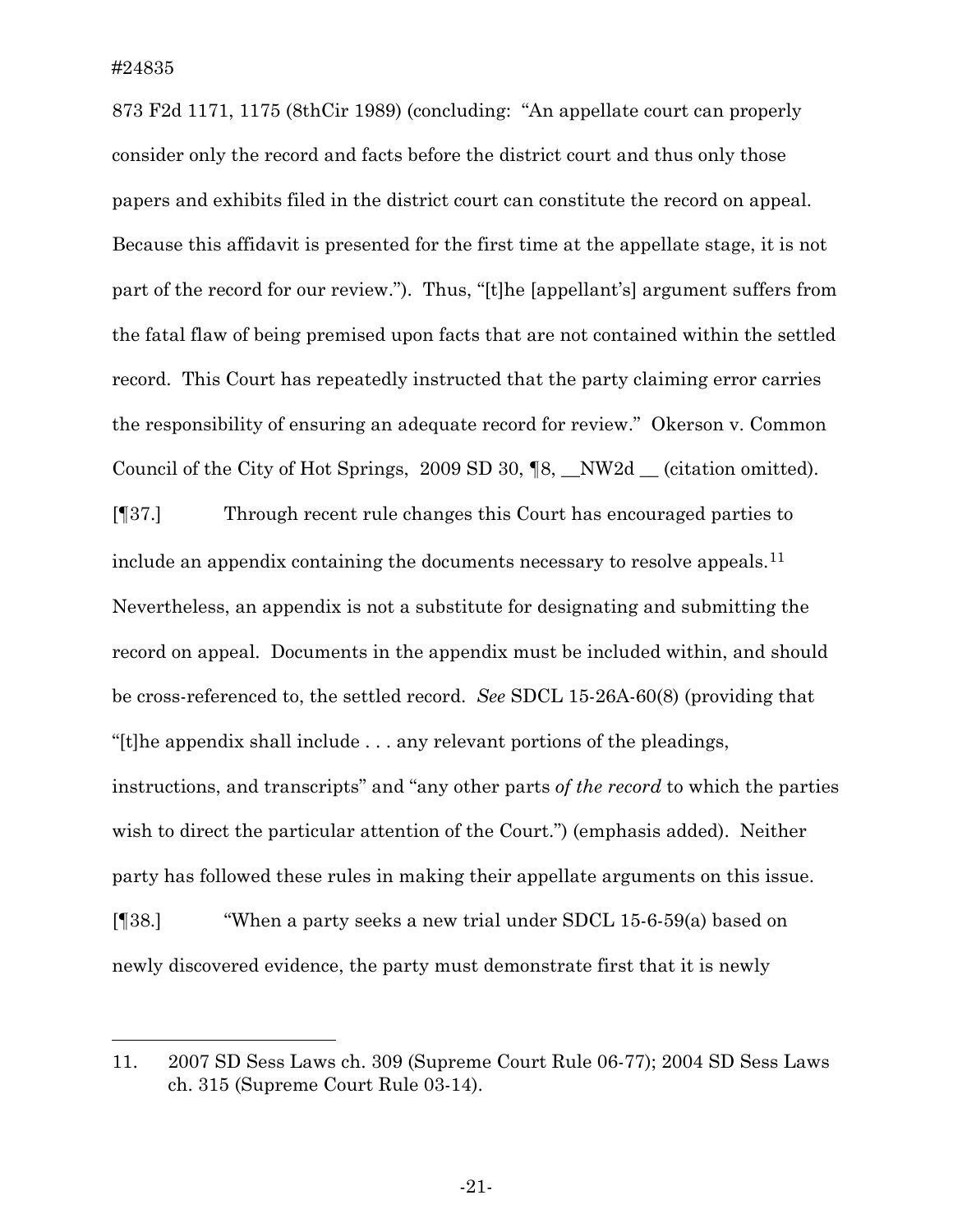discovered evidence and second<sup>[]</sup> that it could not, by reasonable diligence, have been determined and produced at the trial and that it would be believed by the jury and would produce a different result." Bridgewater Quality Meats, LLC v. Heim, 2007 SD 23, ¶14, 729 NW2d 387, 393 (citation omitted). Moreover, "[n]ew trial motions based on newly discovered evidence request extraordinary relief; they should be granted only in exceptional circumstances and then only if the requirements are strictly met." *Id*. ¶20 (quoting State v. Gehm, 1999 SD 82, ¶15, 600 NW2d 535, 540). Without record evidence, the Storm did not meet these requirements. We affirm the trial court's denial of the motion for new trial.

[¶39.] 6. *Whether the jury verdict was supported by sufficient evidence.* 

[¶40.] In its motion for new trial, the Storm argued that "[t]here was insufficient evidence in the case to quantify a verdict in that there was no evidence that [the Storm] failed to properly install or inspect the artificial turf." In determining if there was sufficient evidence to support the jury's decision, "we review the testimony and evidence in a light most favorable to the verdict or to the nonmoving party." Christenson v. Bergeson, 2004 SD 113, ¶12, 688 NW2d 421, 425-26 (citation omitted). "[W]ithout weighing the evidence, [this Court] must decide if there is evidence which would have supported or did support a verdict." Id. We are also mindful that questions of negligence "are almost always questions" for the jury." Thompson v. Mehlhaff, 2005 SD 69, ¶40, 698 NW2d 512, 524 (citation omitted).

-22-